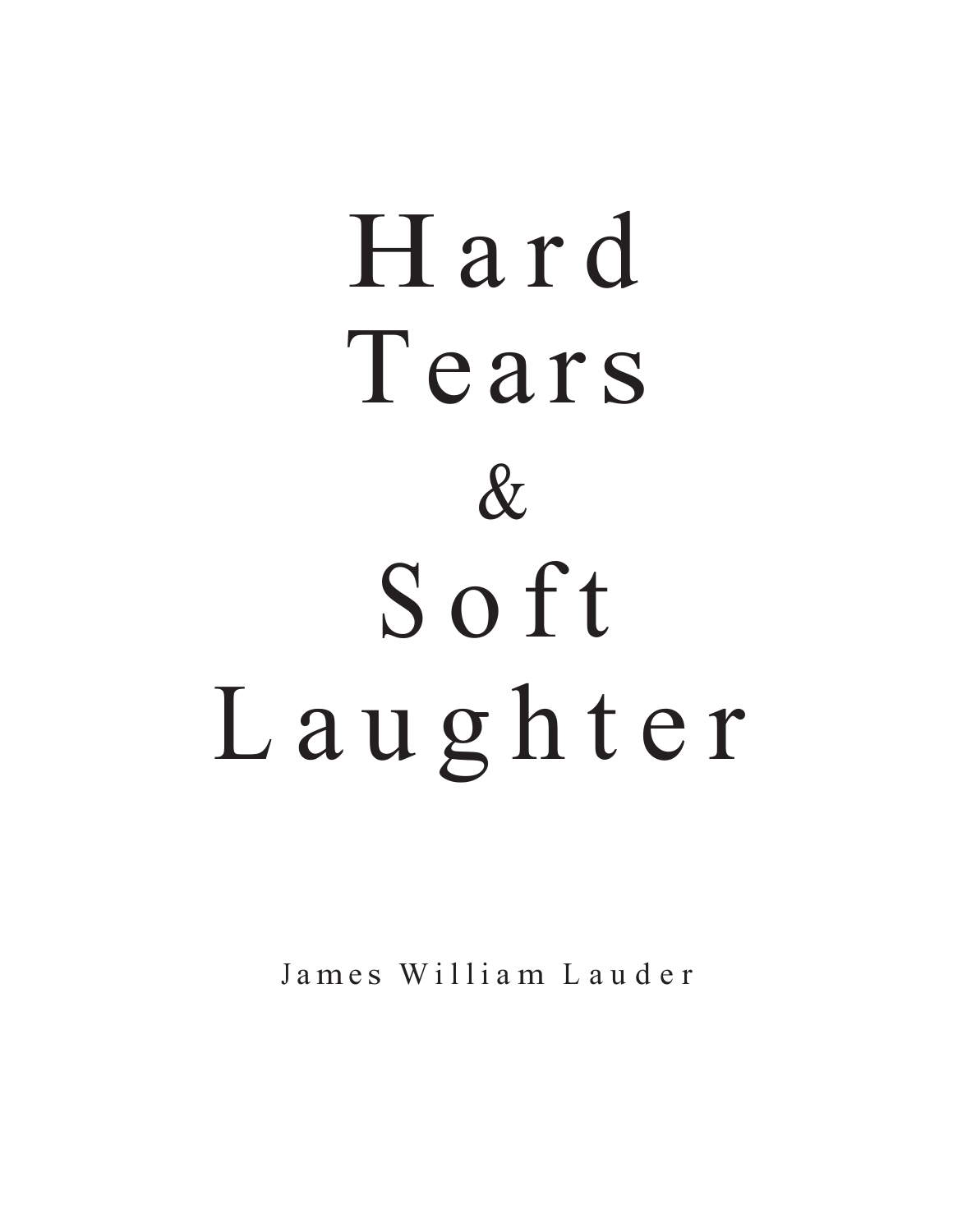## Table of Contents

|             | vii |
|-------------|-----|
| Chapter 1:  |     |
| Chapter 2:  |     |
| Chapter 3:  |     |
| Chapter 4:  |     |
| Chapter 5:  | 59  |
| Chapter 6:  | 73  |
| Chapter 7:  | 77  |
| Chapter 8:  | 85  |
| Chapter 9:  |     |
| Chapter 10: | 133 |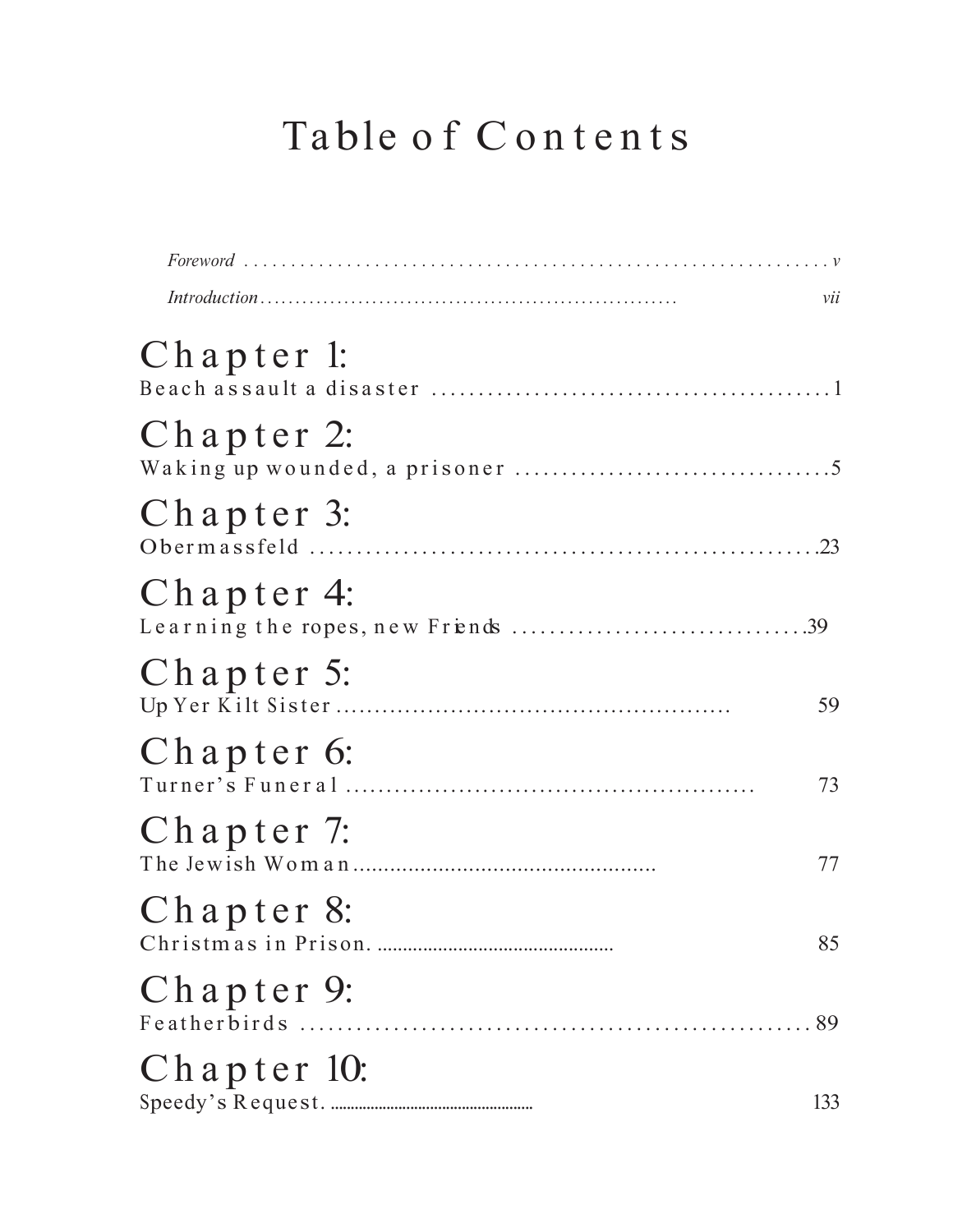| Chapter 11:                                                 | 145 |
|-------------------------------------------------------------|-----|
| Chapter 12:                                                 | 157 |
| Chapter 13:                                                 |     |
| Chapter 14:                                                 |     |
| Chapter 15:                                                 | 183 |
| Chapter 16:<br>Another brother, my little brother, is gone  | 191 |
| Chapter 17:<br>Perhaps you shouldn'tpray at all203          |     |
| Chapter 18:                                                 | 213 |
| Chapter 19:                                                 |     |
| Chapter 20:<br>The square root of death is many sorrows 247 |     |
| Chapter 21:                                                 |     |
| Chapter 22:                                                 | 259 |
|                                                             | 269 |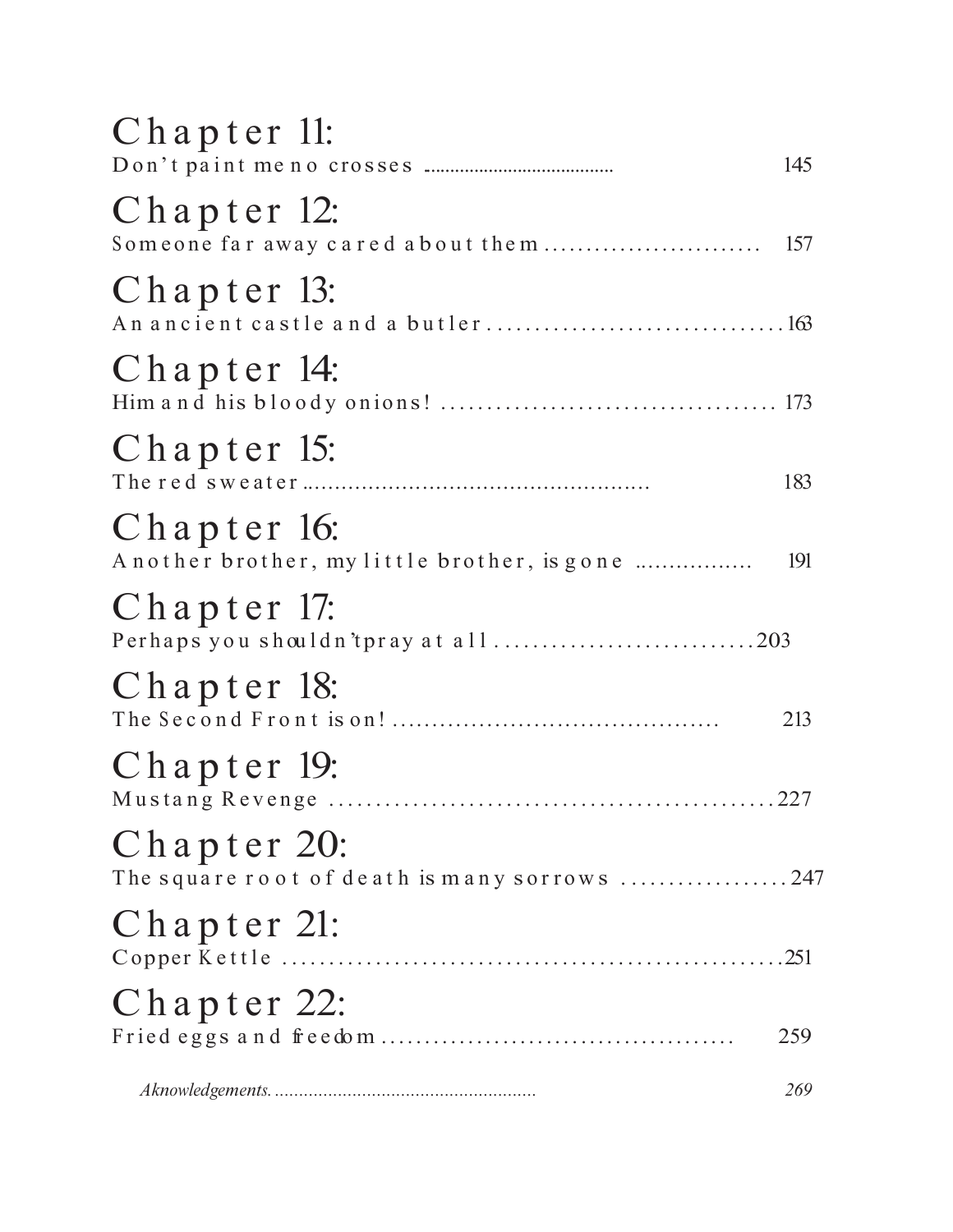#### F o r e w o r d

When the last ships left the beaches of Dieppe on the 19th of August, 1942, more than 2700 dead and wounded were left behind. 1,949 Canadians were captured. Of these, 586 were wounded, and all spent the remainder of the war as prisoners of war. Approximately 180 of the injured Dieppe survivors were sent to the POW hospital in the village of Obermassfeld, Thuringen, Germany. James William Lauder, of the Canadian Essex Scottish Regiment, was one of those men. He was twenty-four years of age. This is his story.

When I was growing up, my dad rarely spoke of the war, but somehow, I knew that it had had a profound effect on him. This was made more evident when I became aware of his writing a book about his experience as a POW; a book that I did not have an opportunity to read until much later.

Although he had begun to inquire about publishing his memoir, serious illness intervened. My father passed away in 1979 of lung cancer at what would now be considered the young age of 61. I acquired the original manuscript along with his war journal, drawings, and other related documents. I finally had the opportunity to read the manuscript but then set it aside to pursue family and career.

In 2015, at the annual Remembrance Day ceremony, a ceremony that has always been important to me, his experiences came to mind again, and I suddenly felt compelled to try and publish his book. This would be honouring his memory, a memorial to him that at least to me, seemed long overdue.

Except for a few very minor changes, the text is as it was written. The process of editing the manuscript and the reviewing of photos, drawings, poems and cartoons to include in the finished product, brought me closer to my dad. I have always described him as a real gentleman. He was a kind, loving and gentle man but could be as tough as nails when the situation demanded. He worked hard to support our family, was always helpful to the larger family and loyal to those he worked for or who worked under him.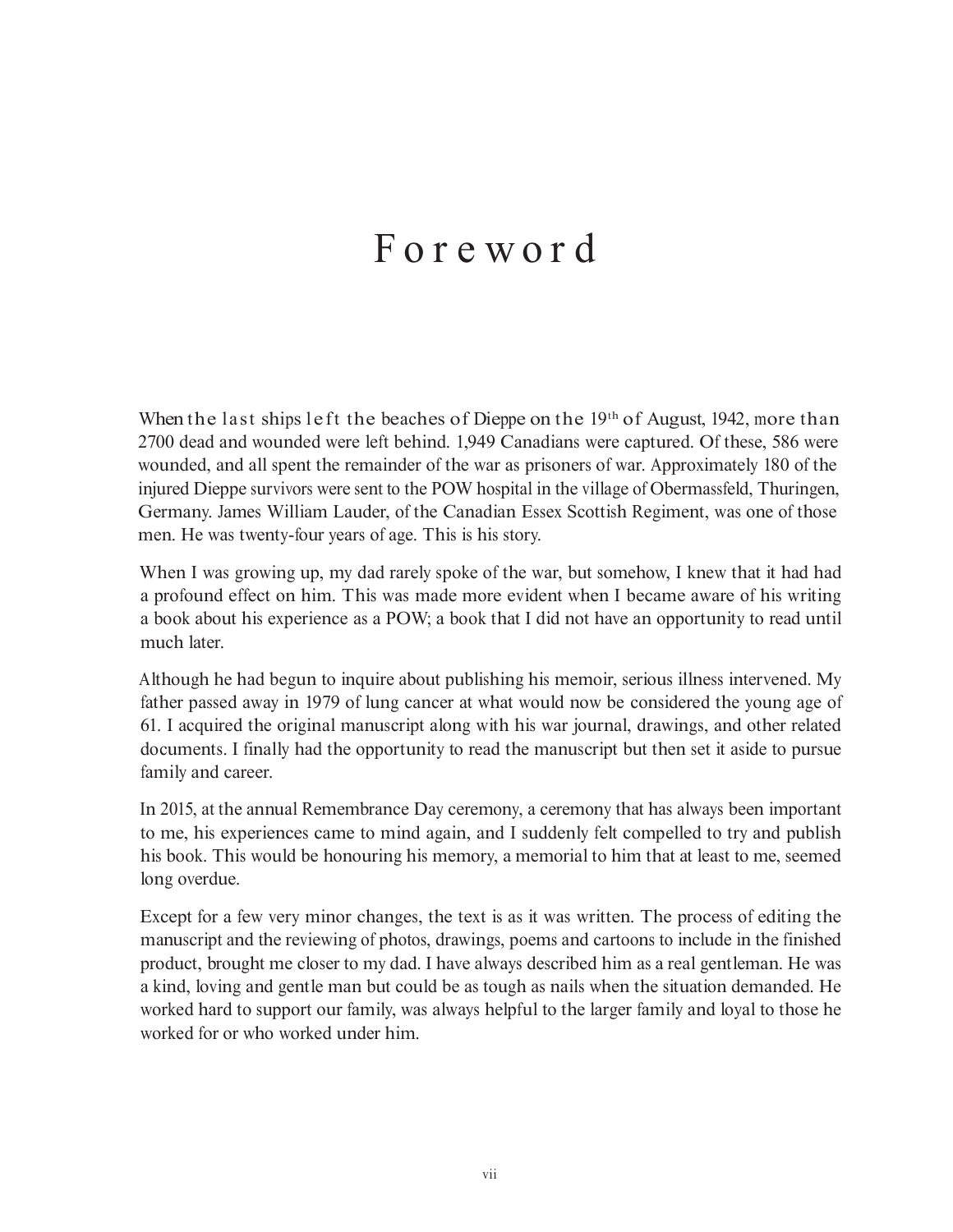In his professional life, he worked as a graphic artist for an advertising company in Windsor, Ontario. In his spare time, he produced some fine art and many cartoons for the local newspaper and other publications.

*Jimmie Arthur Lauder*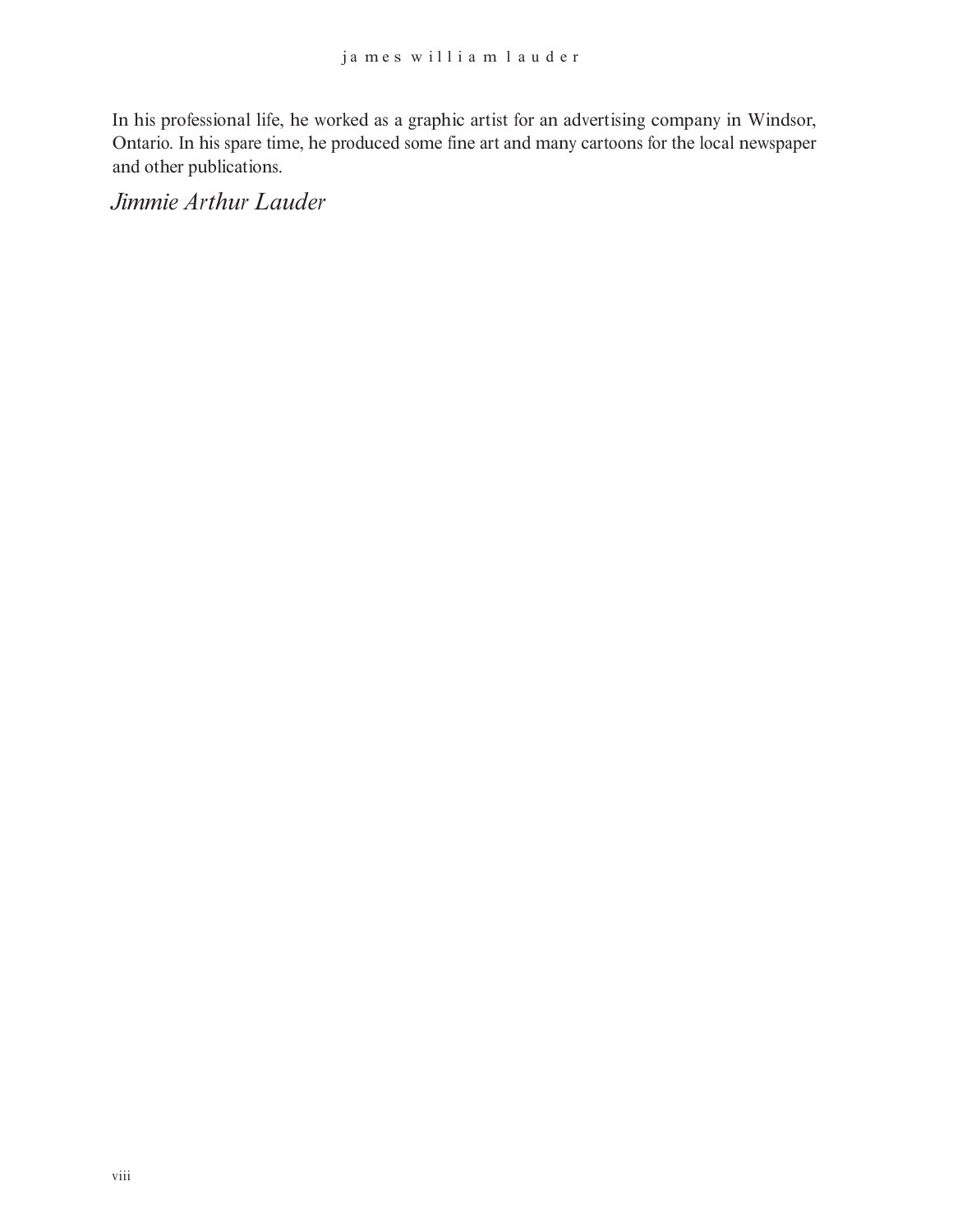## Introduction

Although most of the names in this book have been changed, the story is true. The political and military statements presented are not necessarily completely factual, for the Privates were few and far between who knew what the war was all about. We did what the officers told us to do and, being somewhat biased; I sometimes entertain the sneaky suspicion that that was part of the reason there were so many snafus here and there.

The language used is the language of soldiers and should perhaps be modified to some degree yet, even as a young boy, I was rather disappointed when I read of the snarling, one-eyed pirate saying, "Darn." And so it would be ridiculous to have a Canadian soldier express his feelings by saying, "Oh heck, that darn German just shot off my arm." It didn't come out that way.

This is the story of one soldier, or a lot of soldiers, caught in the buzz saw of Dieppe, torn up and tagged out, then forced to watch the war come to its filthy end behind barbed wire. The sudden shame of captivity stings his bowels, but it is not long before he pushes away the self-pity and the condemnation of his seniors and comes up with his own Ecclesiastes to keep him going. He has used it before, and in his own way, he knows there is a time to laugh and a time to weep, and he knows there is a hell of a lot more besides. He knows how to steal and to give away his last cigarette; he knows how to kill and how to comfort a man as he's slipping towards death. He knows how to swear violently, and he knows how to pray. It's pretty hard to get him to pray but, by God, when he does it is usually for somebody else. He knows how to die and is privileged to know how to live. And he really knows how to live. He lives it up; he laughs it up and curses it up and down. Yes, he knows how to live but sometimes the living ain't for long. Old soldiers never die, but the young ones do.

Before you conclude that this is a morbid tale of woe, first remember that the Private has an ace in the hole. He knows how to laugh and if you can laugh, brother, you've got it made. Most Privates come out of the war wiser, more mature and mellowed enough to cope with the complicated system of civilized confusion yet the retrospective summation of the whole affair makes you wonder just what the whole war was all about, who won it, and how much was won. We silently applaud the officers we had cursed and ridiculed when the show was on the road, knowing even then that they had carried the heaviest pack. In the darkest days of prison life, we knew enough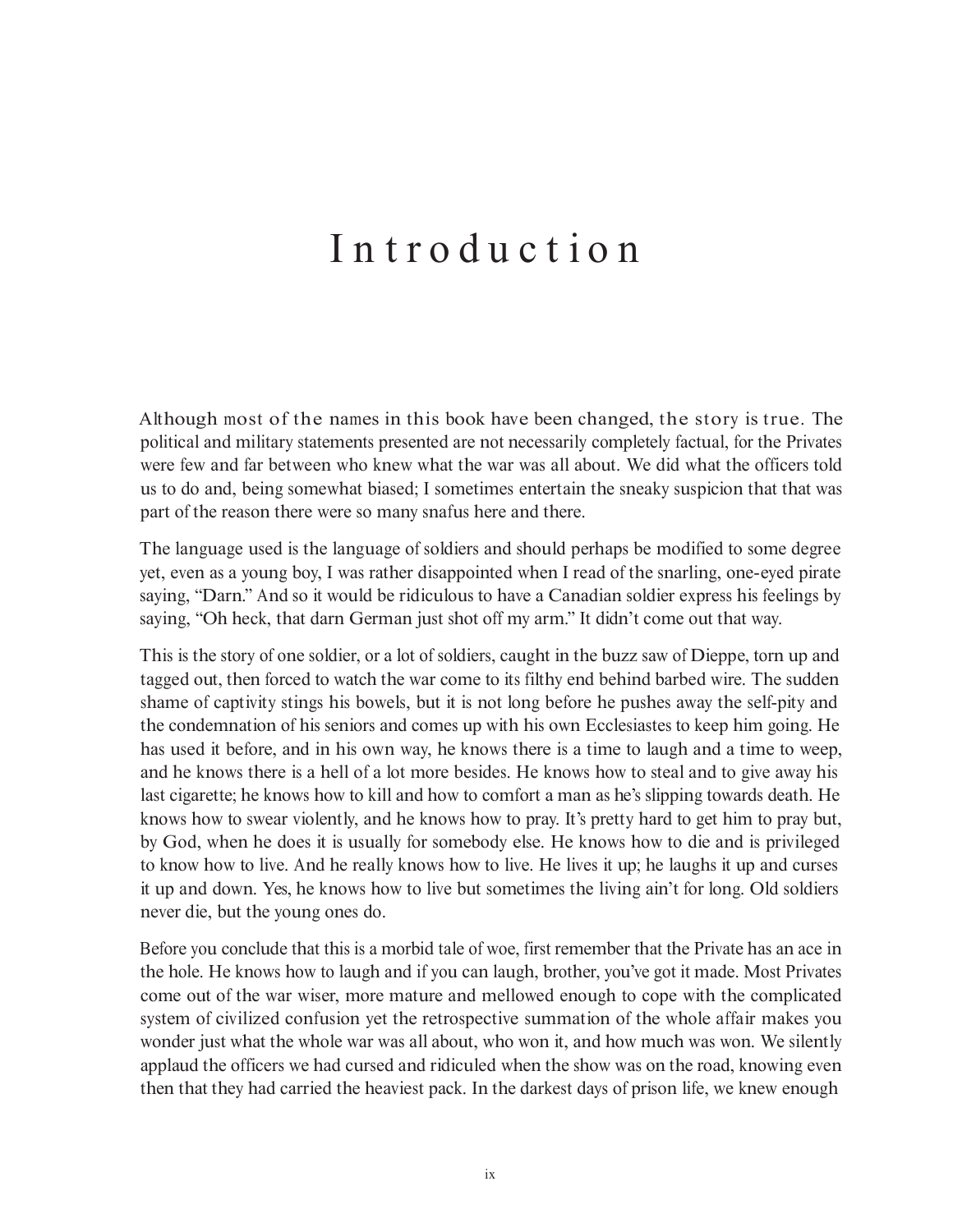unforgettable truths to realize that they had to do the winning if the world was going to find an acceptable reason for being.

So this book is just a small piece of the action yet big enough to stir my memory and bring back moments of hard tears and soft laughter. Maybe Stan Loomis had the right idea about who wins a war. I remember a night when the booze was being poured heavily, and we both were in a state of ersatz happiness. The pain of privation was washed away for that night at least, and we were quite content with the way of things. Stan was the happiest. He grinned like a pixie as he took another slug of the home-made rotgut and his eyes almost spit tears as the strong drink went down. "Everybody wins a prize," he croaked, "If you live, you've won your own little war. If you get killed — well you get a cross don't you?"

*James William Lauder*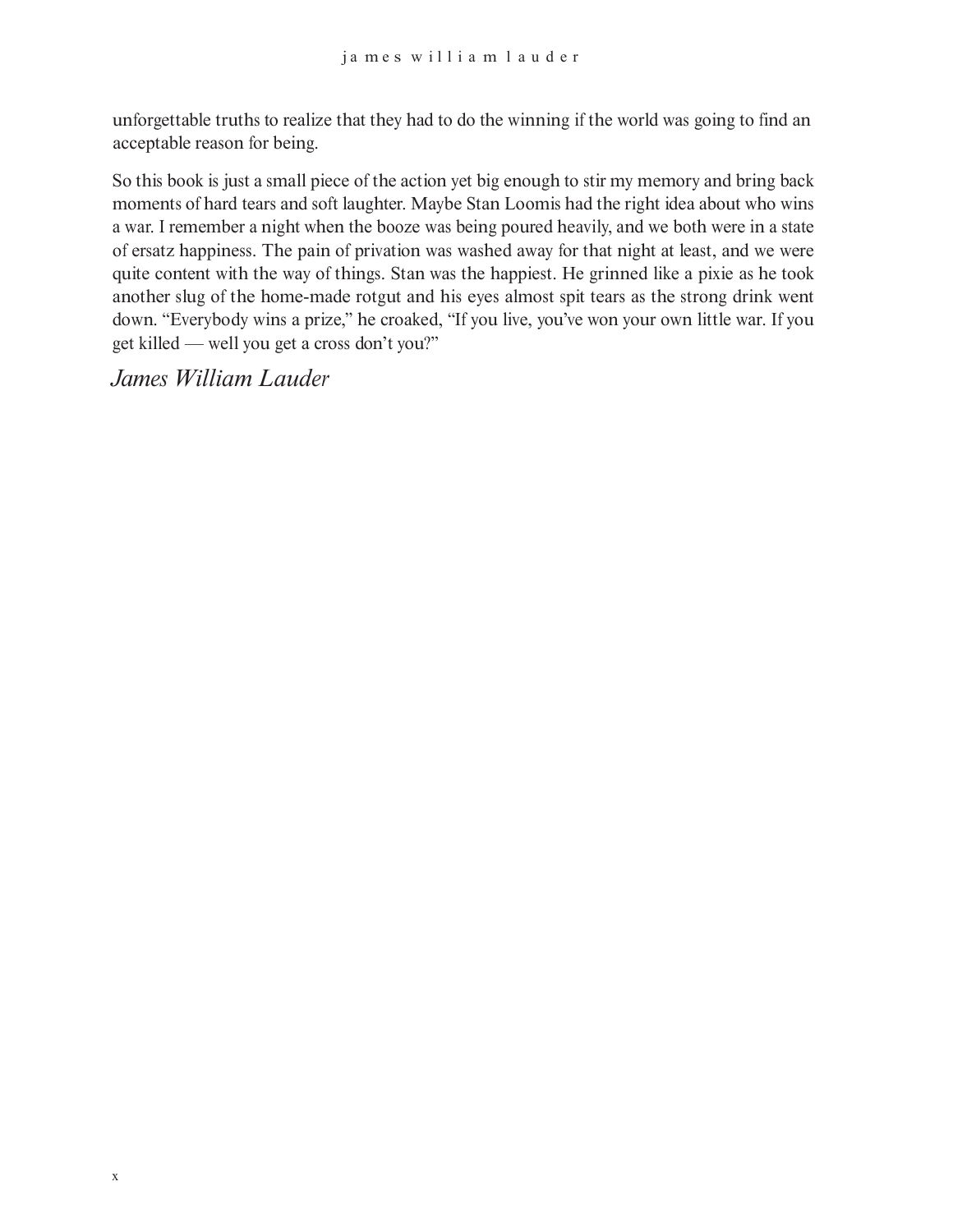## Chapter 1:

#### Beach assault a disaster

The history books that tell the story of the Second World War will probably allot a paragraph or two to the Dieppe Raid. They will list the casualties, itemize the losses and emphasize the glory, tone down the excuses and then pass on to a more victorious piece of the war that makes better reading. To me, it was the whole damn war. I spent half a day trying to get into Germany and three years wanting to get out.

The Dieppe raid got off to a bad start, sagged in the middle and became a shambles at the end. The courage was there, born in a hurry, born with the discipline of seasoned troops and by men new to the game. The German mortars, with a seemingly endless supply of shells and an unpredictable ability to pick and choose their targets, did the major part of cutting the landing party to bloody bits. The men fought with hard, stubborn determination in their effort to get to the centre of Dieppe. Reckless bravery was packed into every tight minute of the grim morning, yet the collapse of the raid seemed inevitable the moment your heavy boots hit the wet shale and sand, and you sped for the protection of the sea wall.

The August sun was hot, sending its rays down through a beautiful clear blue sky onto the hectic beach. I crouched over one of the many wounded who had found a bit of safety in a large hole in the sand just back of the sea wall. For a medic who had spent more than two years in England putting Band-Aids on route march blisters and dispensing bismuth to pampered lead-swingers to suddenly find himself wallowing in blood and torn flesh, it was indeed a fast promotion. I pushed Andy's intestines back under the skin, like stuffing a chicken and told him that everything was going to be okay. He knew I was a goddamn liar but acted as if he seemed to get a bit of comfort from a kind word. I wanted to leave as there were so many more that needed help but he hung onto me, his face bleary and gawky like a drunk on his last legs looking for a reason for me to stay. "Cigarette..." he gurgled. I fumbled for my pack and managed to get one into his rubbery lips. I struck a match, and at the same moment a mortar bomb exploded behind him and finished him off. He shielded me from the blast, yet I pushed his bloody body away from me without a second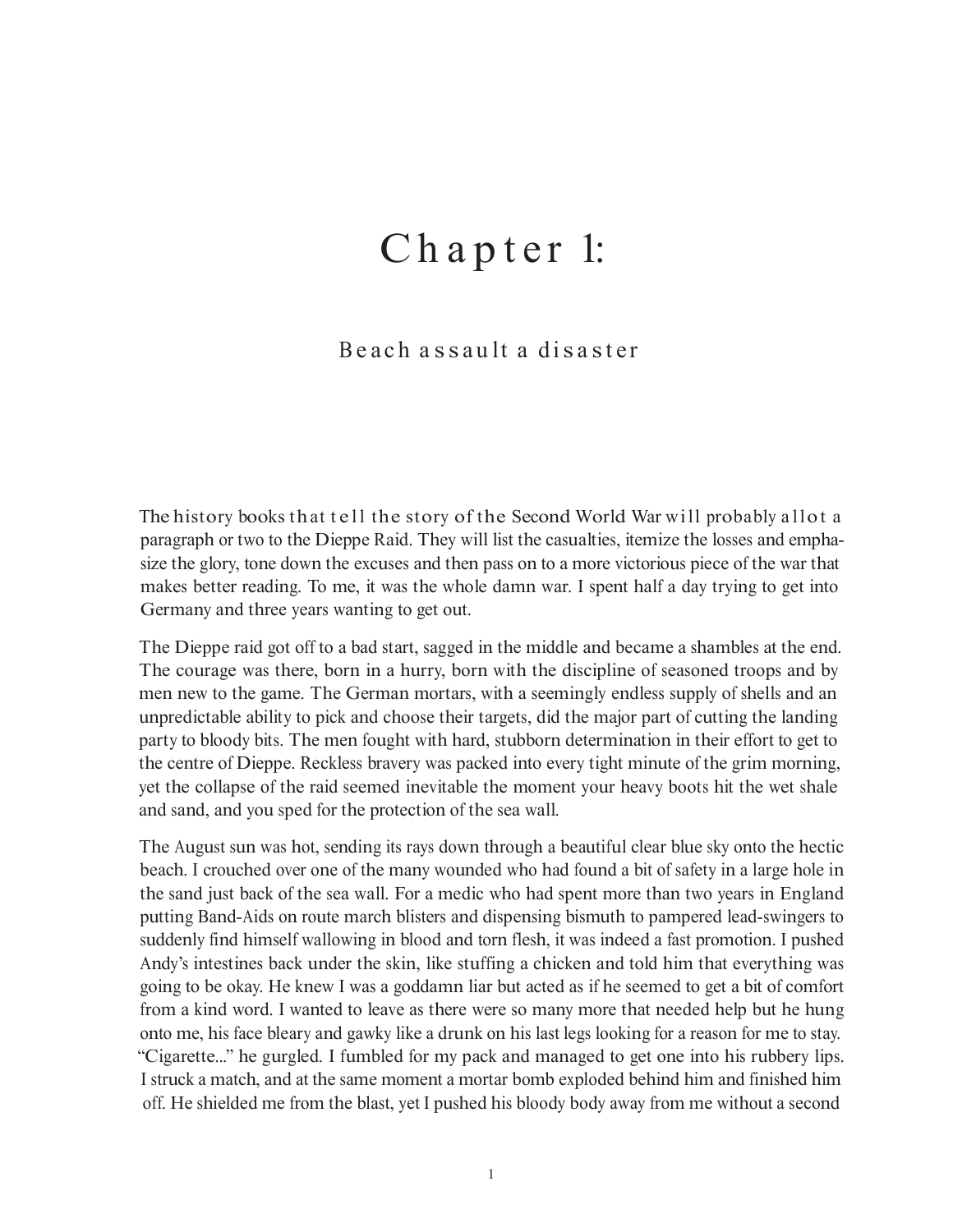look and made my way out of the hole onto the open beach to work on a British Marine who had his arm completely stripped of flesh and muscle. "Cut the silly thing off," he said almost as if it was a bothersome wart "But you had better fix your own foot first." I did have three pieces of shrapnel in my foot, but they were neat little holes with little bleeding, so I ignored his advice. In fact, if it was worse than I thought the shoe would hold it together, so I went about the business of cutting off his silly arm. The bones were practically pulverized, and it was just a matter of cutting a bit of flesh to finish the work done by the mortar. The mortar shelling began to intensify, and before the job was completed, we had to eat the sand more times than enough.

The Marine officer eyed the well-packed field dressing that covered the stump and calmly chuckled. "The way this thing is going I feel your fine bit of work will be a bloody waste of time." "It's a bitch," I muttered and was amazed at my own calmness. "You better follow me back to the hole." I said, "It's safer there."

We began crawling back to the indentation which, without planning, had become a natural First Aid depot to which the wounded were being carried or who'd come in under their own power. Suddenly we pulled up short, buried our faces in the hot sand and hung on as a cluster of mortar bombs ganged up on the hole like a pan of popcorn gone haywire. When the sand and shale settled down we could see that there wasn't much use of us going forward; neither of us was a trained mortician.

Murphy, accompanied by a small group of men, came out from behind the protection of a slope of land and made his way over to us moving fast but with caution. He dropped to his knees beside me, and I could see that the back of his uniform was shattered and the flesh looked like it had been lashed by a wire bullwhip. He brushed aside my feeble offer of help. "Never mind that, let's just get to hell out of here," he groaned, the words coming up from his lungs as if each one was a day's work. "It's a washout. We got orders to make it back to the beach — the Navy is going to try and pick us up." We didn't answer, just hobbled our way along the shell-torn beach, hitting the dirt when the Germans' anger came too close, giving what help we could to others, and passing the word along to those still going through the motions of fighting a war. We reached a breakwater built of heavy salt-stained timbers running at right angles to the beach but into the rising tide.

Most of the boys wearily sought protection from the continuing gunfire by hugging close to the breakwater as they looked hungrily out to the empty sea. The number of men increased, and as their hopes of evacuation grew less and less, they all seemed to end up pressing close to the stout timbers of the ancient wood. A bit of Army training stuck with me, and I broke from the herd crawling a good 50 feet away to the shelter of a crippled tank that belched out smoke like a factory doing overtime. With my knees and elbows, I scratched out a makeshift foxhole and settled down. An ME 109 screamed down, tearing a bloody hole in the wall-huggers and I watched the action with no satisfaction from my good judgment. I was utterly drained of all feelings for my cohorts or myself. To hell with it was the summation of my interest, so I lay in my trench waiting for it to end. It had to end in rescue, capture or death and I didn't give a damn which piece of the triangle was to be my fate. I had seen enough heroes, dead men, blood and flying guts for one day; the never-ending blast of mortar bombs, machinegun fire, and exploding shells had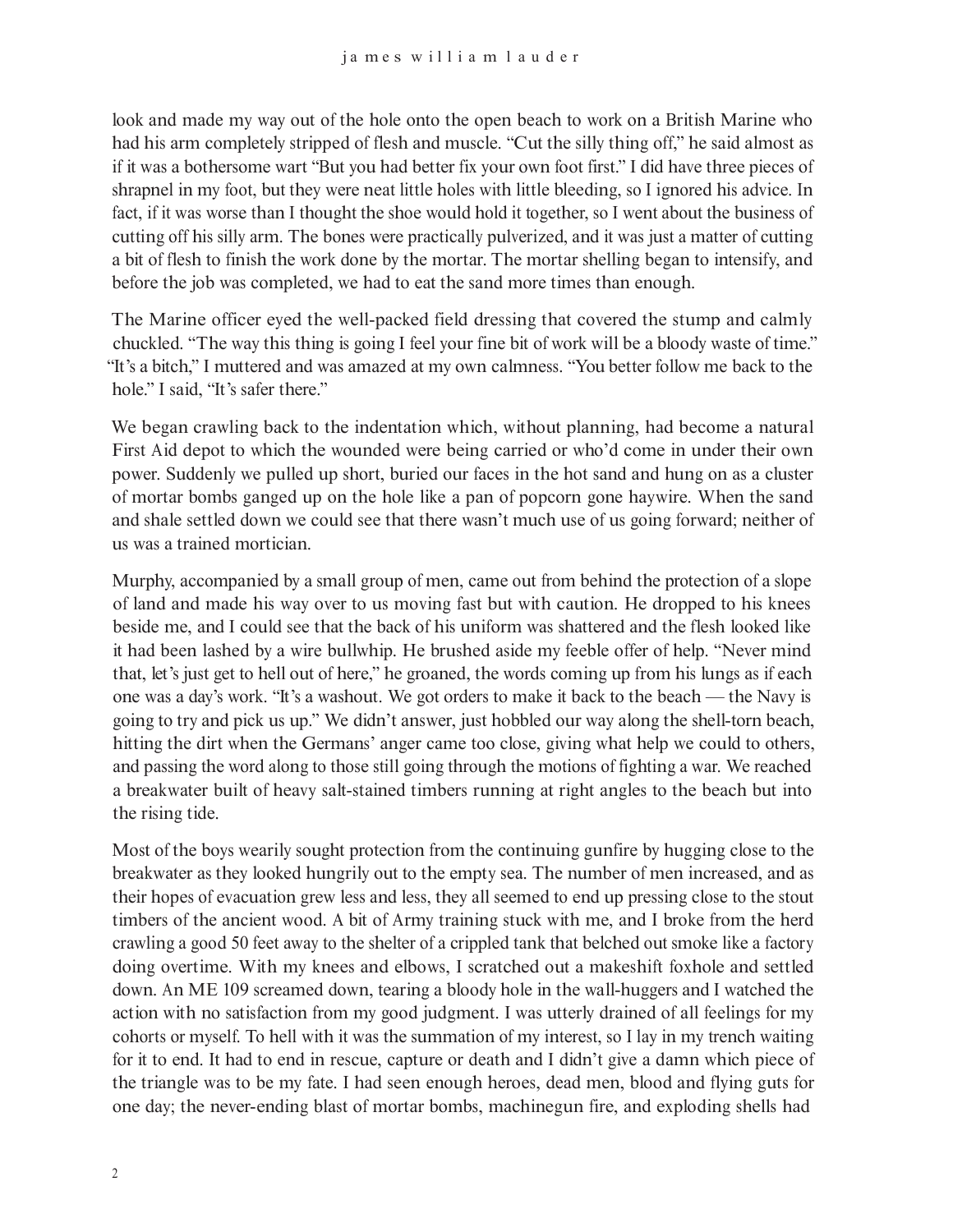lost their ability to disturb my dulled brain. A spurt of machinegun fire bounced off the useless tank, kicking up a racket like a small boy running a stick along a picket fence. I watched from under the rim of my helmet and knew that I was finished with it all, yet not too finished to lose the desire to have a cigarette. Gotta have a cigarette.

I shook a fag out of my crumpled pack, spat the sand out of my mouth and propped myself up on my tired elbows as I lit a match. I sucked in a lungful of the stuff and enjoyed it. The second drag was accompanied by a mortar blast, and a piece of the shrapnel found my greedy mouth wide open. It was like the proverbial mule had kicked me. It was a knockout punch, ending my career as a fighting Canadian as suddenly as it had started.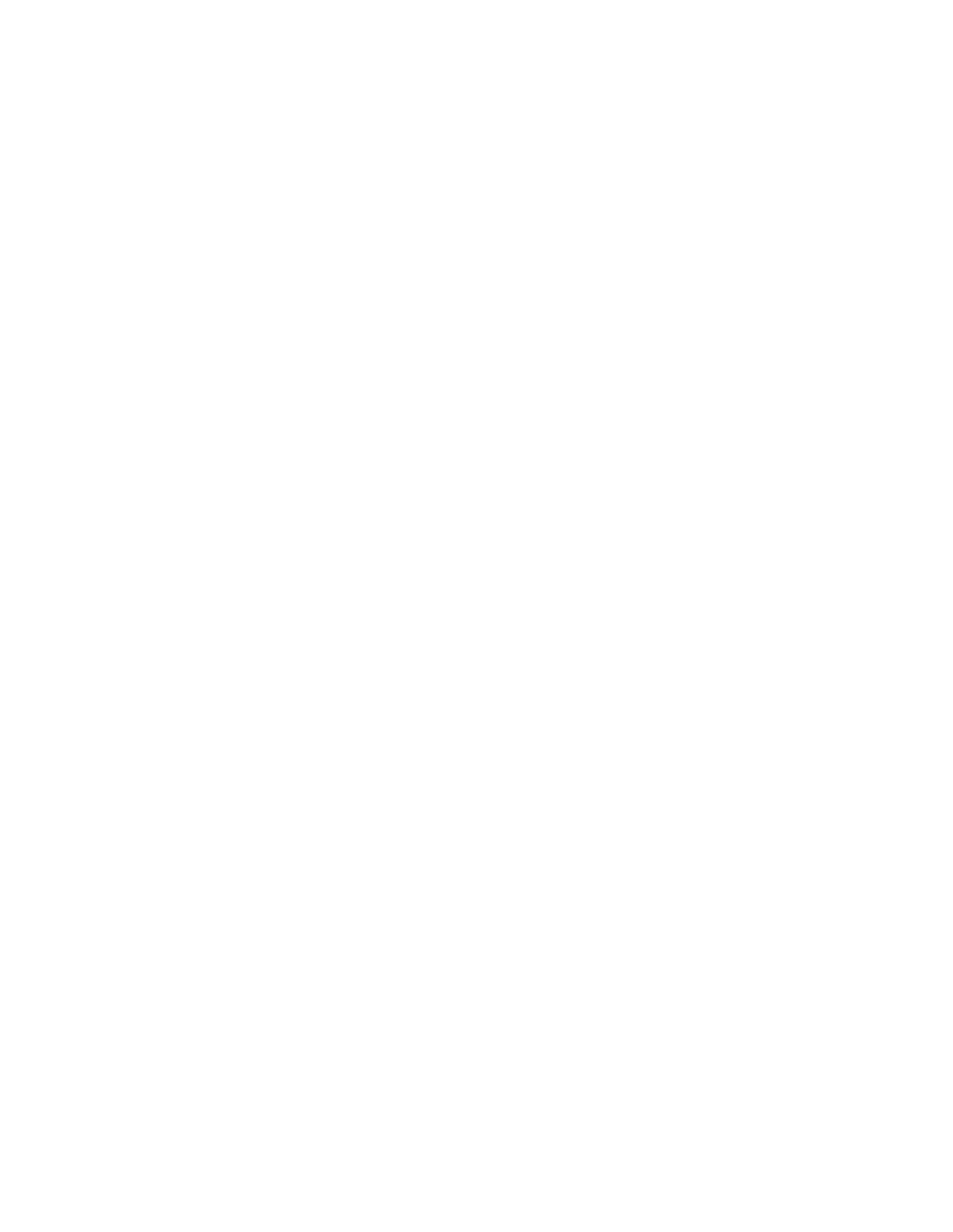## Chapter 2:

#### Waking up wounded, a prisoner

It was all over when consciousness returned. I found myself on a railway siding in the centre of Dieppe in the company of many more of the wounded. My mouth was filled with blood, severe pain racked my broken jaw, but the repelling sight around me hurt the most. I was struck by sudden despair that burns like a fire in your belly when I saw the tattered, dirty remains of Canada's finest troops lying like a pile of rubbish guarded casually by a small number of German soldiers. Prisoners — a small word but damn hard to swallow the first time.

A string of boxcars had been shunted into position in front of us. A large Army truck was dumping bales of straw onto the ground and French men and women who had been ordered to, or volunteered, were breaking open the bales and spreading out the straw inside the cars. They worked fast, breaking from the task when they saw a chance to do a kindness to a wounded man. The guards frowned on this but did let them do a small bit of nursing. They watched the French closely, yet to us, the German soldier's attitude was cold and disinterested as if winning the fight and getting through the battle unmarked and alive was reward enough. The heat of the sun had lessened as it lowered on the horizon and the French were put to work filling the cars with the wounded. Those that could walk stumbled to their feet and climbed aboard while the more seriously wounded were carried into the cars. Groans and feverish shrieks filled the area as the inexperienced people mishandled the men causing broken bones to grind together and wounds to re-open and spill blood. No stretchers were available, and the guarded French were distraught by their inability to handle the men correctly, yet their eyes were tender and filled with tears. "Oh Christ lemme get there by myself!" protested Murphy when two of the civilians tried to lift him from the ground. He struggled to his feet, and I could see that his back was brown with dried blood. Small rivulets of bright red trickled down where the careless hands had opened up the wounds. A French girl and a fellow helped me hobble to the boxcar door and assisted me to climb aboard. They chattered wildly as we moved forward — their words hissing out in urgent whispering as they tried to tell me something, but nothing registered for I knew little French. I shrugged my shoulders and used one small word...merci. They paused for a moment looking at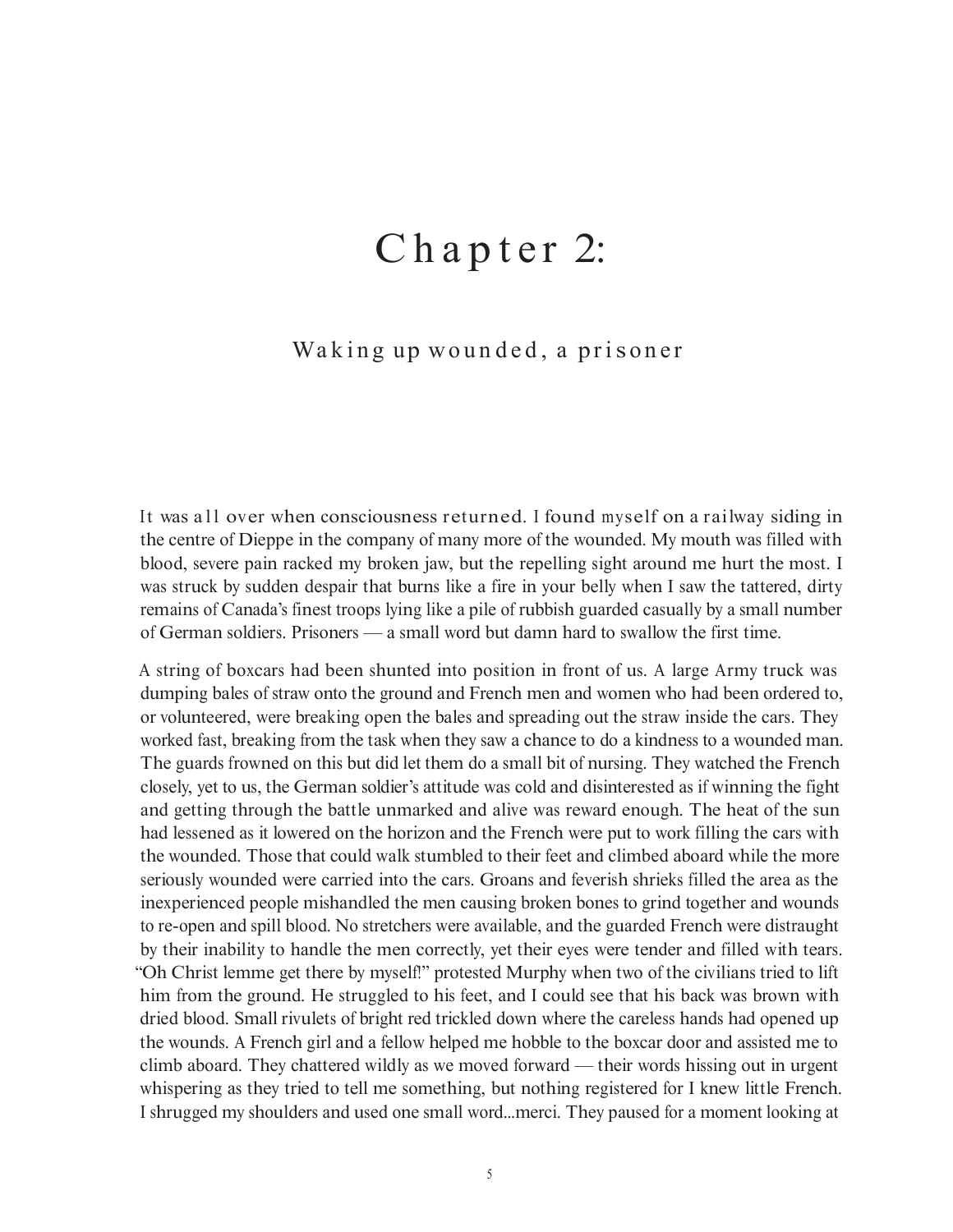me sadly and then rushed away to help others. Along the siding came a German soldier pushing a handcart filled with loaves of black bread. He wore a battered service cap, a grimy undershirt and, except for the olive green of his pants that showed at the bottom of a grease-smeared apron, looked and acted the part played by any cook in any army. Into every boxcar, he tossed a few loaves of bread and said something about water being brought up shortly. His toothless smile was assuring, but like all military cooks he was loose with his promises and the water never came.

The boxcar was heavy with the sweet dusty smell of straw, the scent of manure lingering from the last commercial shipment. It was not offensive because the top half of the car and the sliding door was built with slats to allow plenty of air for its usual cargo, cattle. It was hell for the most severely wounded occupants. The welcomed numbness that accompanies a wound when a man is hit was beginning to give way to vivid pain, and the blood oozed freely as the quickly applied field dressings began to lose their grip. When the guards slammed the door, and the train shunted its way out of the city of Dieppe, the groaning started for real. I sat staring past my bare feet watching twilight dissolve into night. Any soldier or bum will tell you that riding a boxcar thinly supplied with straw or excelsior is a painful task even if one is in the best of health. The rumbling and jerky sway of the vehicle chews at your bones, bruises your flesh and makes the balmiest summer night troublesome...and much too long. When the bones are cracked, the flesh torn, and the spirit broken, the night is agony at its highest pitch. The smell of straw was competing with the sickening odours of sweat and stale blood as I tried to cut out from my mind the suffering that was around me. The darkness couldn't close my ears to the voices of my companions who had suddenly stopped their carousing happy lives in England and now were a mass of cursing, snarling, begging men caught in the mesh of their own bravado. I sat there aching — aching more in my mind than in the flesh — slowly filling with despair. My throat hurt as I quietly learned that I hadn't forgotten how to cry.

"For Christ's sake, turn me over. God, turn me over." The voice was behind me. I searched around in the darkness until my hand felt the speaker. "What's the matter?" I muttered…a stupid question. "God, turn me over — I'm gonna die." He was lying on his stomach with his face jammed in the dirt and straw. My fingers reached under him and found a damp field dressing or bandage of some kind in the centre of his chest. Blood seeped through my fingers, and he sobbed like a child when he felt my hand. "Put me on my back — I can't breathe." I rolled him over very gently, but the movement brought a whispered shriek from him. His muted outcry stimulated the suffering around us as others answered in chorus as if it was an offstage cue. I finished the job and tried to say something, but nothing came. Fixing the field dressing and wiping the filth from his face was better than conversation. I lit him and myself a cigarette.

"Don't set the straw on fire," protested a voice in the darkness "Those goddamn cigarettes will burn us out yet!" "Oh, go to hell," I snapped back getting some warped pleasure out of being able to vent my anger on anyone willing to listen. An argument, a goddamn good stiff argument would be welcomed, but all that came back was a muttered curse.

His lips were dry and cracked yet he sucked in the smoke like an eager child attacking its mother's breast. But the smoke hurt and, in the glow of the cigarette, I saw his eyes fill with tears, and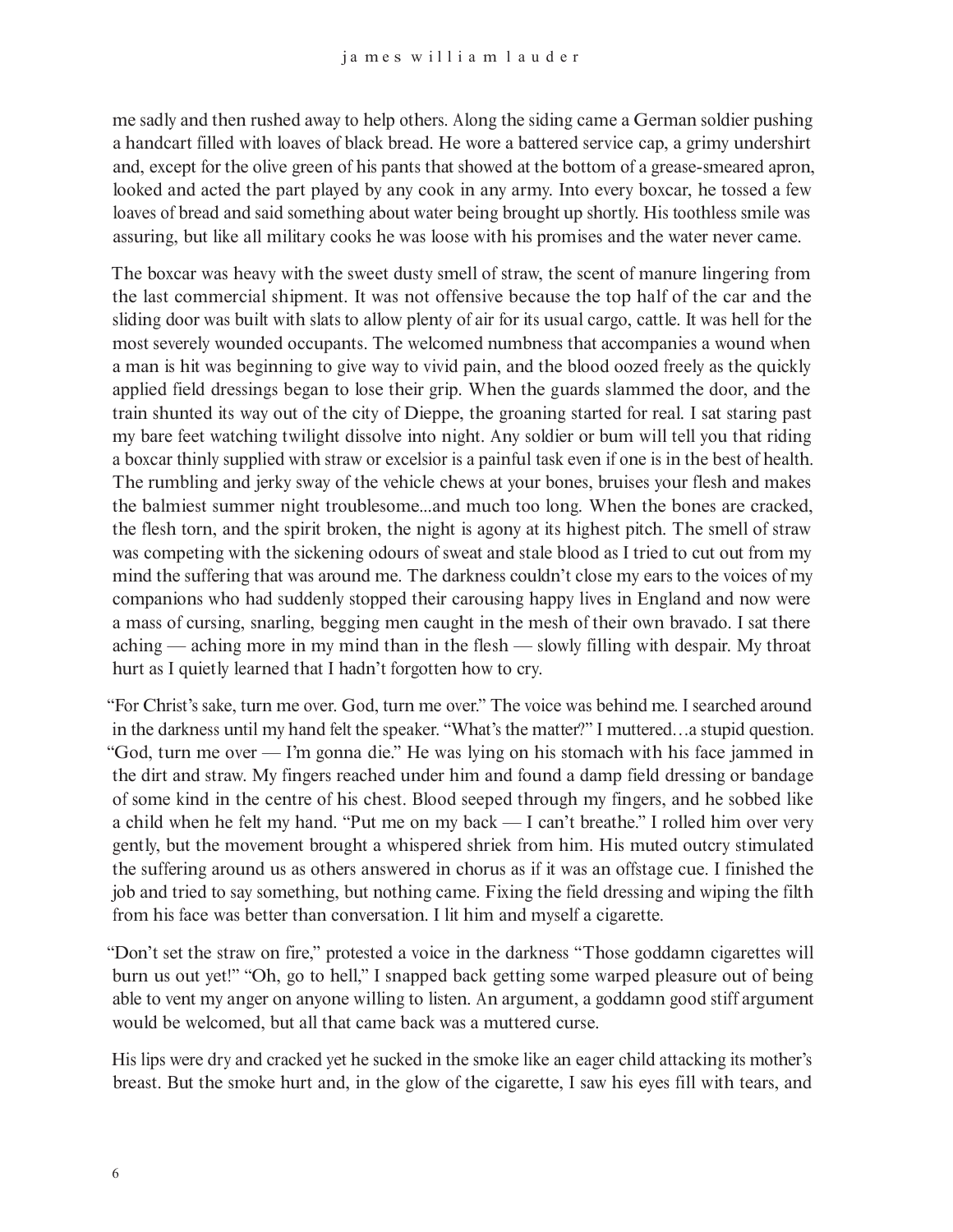he began to cough violently. I butted his cigarette on the floor, rubbing the cinder with spit as a small precaution.

"Take it easy, man. Take it easy," I said, talking to him and myself at the same time. He didn't thank me, just grabbed my hand and would not let go. I couldn't sit up anymore, so I used the upper part of his leg for a pillow. No familiarity or recognition could be found in the sobbing voice, and the match flame had only built his face into grotesque highlights and shadows.

"I'm gonna die..."

I didn't argue with him, he needed blood, he needed water, he needed the helping hand of God and I saw none of these things riding the rattler with us. I hadn't heard a prayer all day. The heavier the wound, the filthier the word and the adjectives ran amok as the bodies sagged down in death. Why doesn't somebody pray out loud — get a revival going? Sure, stir up the Christian blood in us — stand together in our crusade for freedom. Sure, and I'd be up there with the first to tell the pseudo-bible pusher to shut his goddamn mouth. Bitterness is the brother of defeat, the sister of self-pity and I had a big family on my back. In sudden anger, I shook free of the clammy hand that held on like a leech. I clenched my fist close to me like a spoiled brat, unwilling to share anything with his playmates, but loneliness came with possession, so I searched the smelly darkness for my friend. I found warmth in his feeble grasp and began to wonder which of us needed the other the most. A solitary man, I had been lonely in the melting pot of Piccadilly, in the gayest Soho pubs and the tented camps of Borden, yet the loneliness of this man-packed rattler was the heaviest sense of longing that my heart had ever felt.

"Oh, Christ, I'm gonna die..."

I fell asleep trying to figure out the identity of my new friend. I awoke in the morning holding hands with a dead man.

The train was standing, and the guard slid open the door with a shattering bang. In the dimness of the early light, I could see that my companion for the night was a stranger to me. His tunic, stained with blood and grime, had the shoulder patch of the Royal Regiment.

We were in Rouen. The efficiency of the German Army was back in action. Ambulances, trucks and horse-drawn carts were pulled up in line beside the railway siding waiting to haul us away to a French hospital that had been cleared for our use. Strangely, few had died on the overnight trip yet the spirit of everyone was killed. Sullen men sat up in the straw unable to cope with the newness of their way of life. The brilliant red of blood had turned to a muddy brown, and the complete absence of toilet facilities had made many a stinking mess. I saw a half loaf of the black bread tangled in the wet straw uneaten. I had no desire for food, just a drink of water.

As cramped muscles came back into play again, the groaning and cursing returned. The cursing had no feeling, no emotion, just words, monotonously repeated as if it was as functional and necessary as breathing. The terse sharp commands of the German officers set the medics to work. The stench gave them the incentive to clear the cars quickly and be done with us. The French people, commandeered to assist the soldiers, were greeted by a discouraging sight as they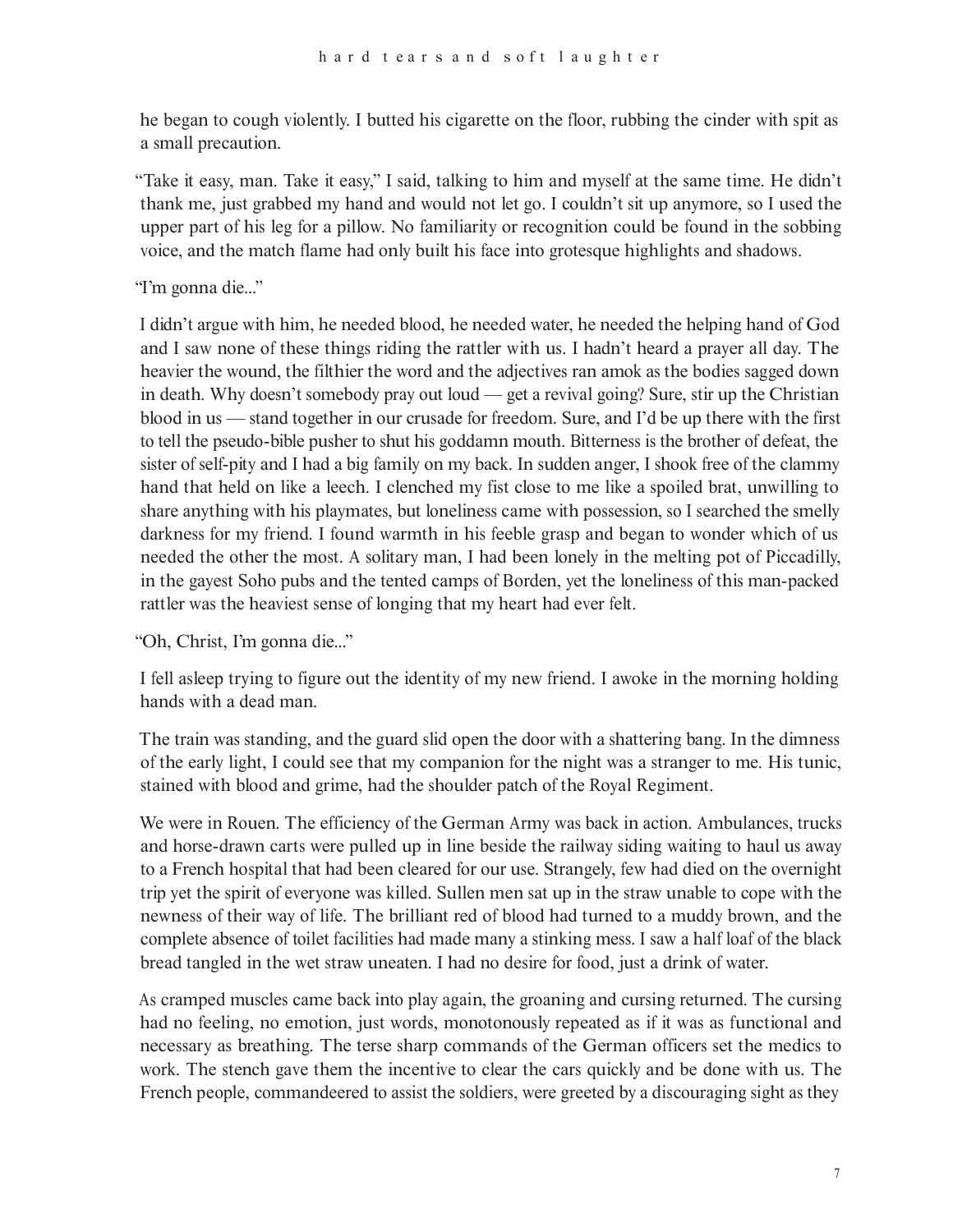saw the glorious Canadian army removed from the train yet we seemed beyond caring and met their wide-eyed dismay with dead faces and hopeless eyes.

Roughly and quickly we were put aboard vehicles and taken away. The roughness was not the revengeful kind but the work of experts who, through experience, knew all the tricks of handling wounded men, friend or foe. As the truck bounced its way through the town, it was hard to bring anything into focus until it ground to a stop in front of the hospital, a huge gray building guarded by but a few soldiers who walked with their rifles slung over their shoulders. They knew we could cause little trouble and watched us with curiosity and boredom boxed together. The structure was massive and ancient yet quite capable of containing the two things my miserable body desired. My desires fitted into any age, any location, any political or military circumstance: I wanted a speedy bowel movement and a drink of water.

It was only a stop-over. The hospital at Rouen was just a place to examine the patients and re-dress the wounds. Emergency operations were made on those soldiers who were so badly injured that further travel or delay would mean death. The removal of bullets and shrapnel still lodged in the fellows was necessary, and the doctors worked around the clock digging out iron, sewing up slashes and amputating hopelessly shattered limbs. Slowly the wounded were cleaned up, patched up, catalogued, separated and, for some, hauled away to the morgue. We lay in bed these two days with very little to do but wait.

Everyone was on the same diet — thin soup, potatoes and black bread. I could drink the soup but would stare at the remainder of the grubstake with despair for the injury to my jaw made eating hard food impossible. I found out later that the upper jaw was cracked and contained a piece of shrapnel about the size of a dime. The fellow on the next bed saw my situation and, with his body propped up on his one good arm, he spoke to me.

"Hey, I'll trade you for your soup. You take this consommé and gimmie your spuds and bread. It ain't much of a bargain but, Jesus, I sure could go for some more."

"Well, I can't eat the lousey stuff, so it's okay with me," I muttered through my clenched teeth as I started to hand over the food. He saw I had difficulties managing my wounded foot, so he swung his feet to the ground and negotiated the trade. I had examined the shrapnel wounds in my foot and found that they were small, but the leg would be useless for a while. Although three pellets had found their way into the ankle, the foot was still in one piece. The small deal was the first taste of co-operation, the thing we were to find later to be the essence of prison life. The whole background of the life was to give to each other, sacrifice, bargain and to hell with the dollar and the pound note. I let him talk — my speech was painful, and he was garrulous.

"I wasn't on the beach ten minutes before I got hit. Man, I got to thinking the whole damn war was aimed at me! I was running around the beach as if a bee was up my ass and mortars were trying to blast it out. Where did they get them all? Must have been a regiment of mortar men in that town. Man, they really poured it onto our company — you're in 'C' company, ain't you? How did Billy Canton make out?" I told him that I had seen him hit by a mortar blast and, more than likely, he was dead. His pleasant grin faded for a moment as he seemed to be playing around with a memory. He started again with a touch of sadness in his voice. "Jesus...them mortar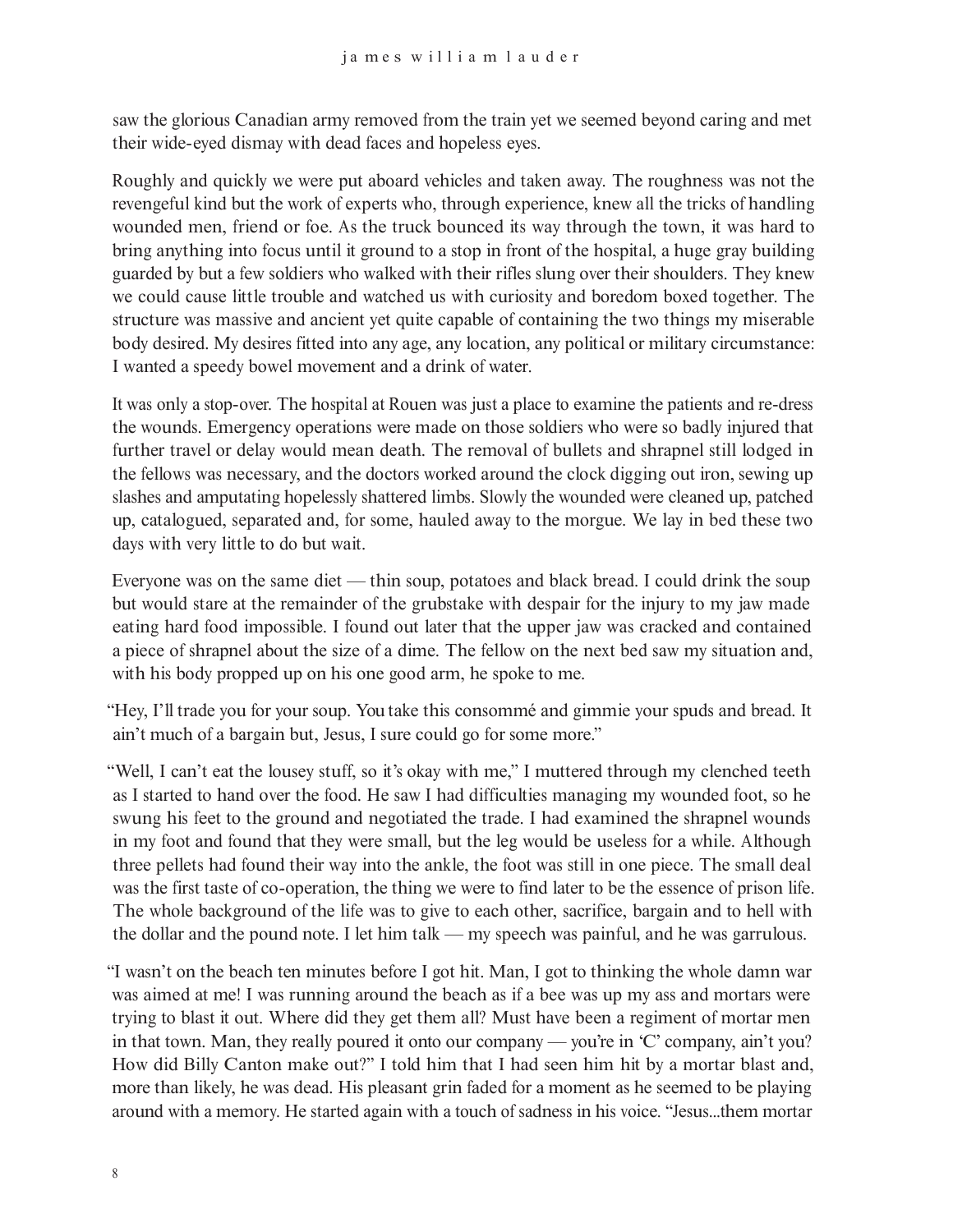bombs...played poker with Billy on the ship last night out. He won, and that's supposed to be a bad omen, ain't it? But what the hell, I won too and I don't seem to have done so bad. This fin of mine has a big hunk out of it, but the shrapnel went clean through, took a bit of bone with it, but I don't think I'll lose it."

His words flowed like water from a tap punctuated only by short silences when he munched on a piece of potato or popped a hunk of bread into his mouth. Talk was medicine to him, and I shared the relief it gave.

Harry Edwards. I knew him only to the extent that one becomes acquainted by being in the same regiment. A drink in a pub, a weak cup of tea during a break in the Aldershot NAAFI and the many other small ways that our lives touched together made it easy for us to throw together a friendship in a hurry. We had coffee given to us, and in the midst of drinking it a German orderly came and took away my storyteller. A loneliness crept into me as I watched him slowly walking towards the room that had been set up for a mass production observation and small surgery theatre. I sipped on the cool mint-flavoured coffee and lit a cigarette. I checked the content of the pack and found that I had but eleven left. The fellow in the next bed lay looking at the ceiling ignoring his meagre rations. I needed my cigarettes badly but eagerness to converse won out.

#### "Cigarette?" I said.

His eyes caught mine for a fleeting moment then returned to the ceiling. His lips were making words, but nothing came out. Perhaps he was French-Canadian, I thought, so I slowly lowered my feet to the floor and leaned over to him. I asked him if I could help him eat or at least get a sip or two of coffee down. I felt foolish as I ventured to use the few French words I knew. He stared past me, and suddenly tears piled up in his eyes, and he cried out "Christ, leave me alone!" He was crying — he threw his body over and buried his face in the rough pillow. I put my hand on his shoulder to offer him some kind of comfort, but a shiver was returned as if he loathed the touch, so I sheepishly crawled back to my pad. My foot was aching horribly, and the tightness in my throat that could not be blamed on gunfire annoyed me.

My other companion was returning down the middle of the double row of beds, through the crowd of wounded men and hospital equipment. He was carrying a steaming can with his good arm, and the other was clothed in a sparkling new white dressing. He sat down on the side of his bed with a grunt.

"I thought for a minute the bastards were going to chop this pin of mine off, but the German M.O. just put one of those temporary jobs on it and then told me to 'raus.' I got us a bucket of this coffee stuff — bummed it from the squarehead Goon. I tried to snag a couple of spuds, but he got all riled up and chased me out of the kitchen. This life ain't going to be no bed of roses..."

He was smiling as he filled my cup with coffee. The lump went out of my throat as the first swig of the hot liquid went down. "What's with him?" asked Harry as he saw my occasional uneasy glance at the other fellow. The explanation was vague and perhaps encumbered with the feeling of guilt that I held for being unable to help the fellow but Harry waved it away as a small thing.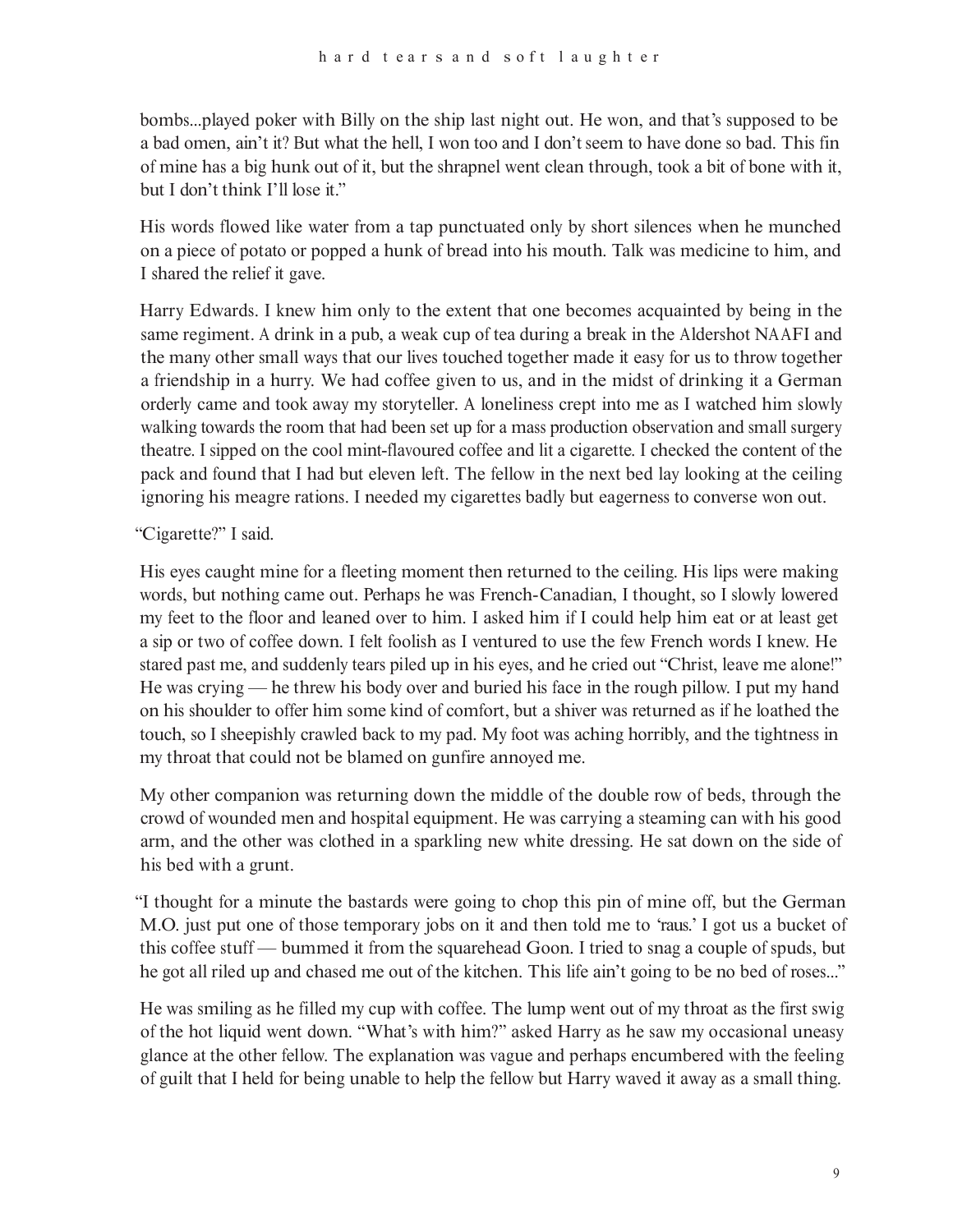"Aw, he'll get over it." He let it go at that, summing up the whole affair with the conclusion that, whether this life be strewn with roses or not, he wasn't going to lose any sleep over it. On one side was a fellow so heart sick that, regardless how severe were his wounds, they were small compared to the agony in his mind. On the other side was a man who takes his wounds, his defeat, the humility and all that goes with sudden capture as if it was run of the mill routine. Lying in the middle, I wondered in which direction I would drift as time went by.

"Aren't you afraid?" I questioned, looking at my companion and thinking of myself.

"Afraid now? No, not a bit. I've been fixed up by the docs, fed, watered and put in a stall. What's gonna happen in the future doesn't bother me one damn bit. It'll come so I don't worry now about things I can't do anything about."

"Do you want your medal now or later?" I asked, giving him a bit of tongue-in-cheek.

"Balls — don't get no ideas that I'm brave. Hell, no — I was shaking in my boots when that A.L.C. was chugging its way to that miserable beach. Man I saw them bombs splashing high in the water close to the tub, and my blood ran colder than a frozen fish's asshole and when the machineguns started to bang out tunes on the front end — well! I was ready to flip."

He paused for a moment, and I flipped him a cigarette. He sucked in a lungful of the smoke and then exploded:

"You know what? I was more scared of having the guys figure I was afraid than I was of the bombs! Does that make sense? The only thing that gave me the guts to get out of that potential hearse and hit the beach was the faces of the other guys. They too were afraid to let on that they had the wind up. I saw their eyes bug out, their lips quiver on the edge of a phony grin and the tips of their fingers slowly grow white from gripping their rifles too tight so's their hands wouldn't shake. Christ, we were all scared — not yellow, mind you, but plain scared of the fear of having this known kept us going. I was scared, Jimmie boy, when I hit that beach, and I don't mind admitting it now."

"Yeah and amen." I answered, quietly remembering a medic and another fellow talking about 'Scared Harry'. They remembered him standing on the sea wall, crouched down like a bull ape gone berserk with a Tommy gun. Every burp of his Thompson was punctuated by vicious words that were aimed in the same direction as the bullets and sounded just about as deadly. His action was not without purpose for he was giving cover to a couple of S.B.'s (stretcher bearers) who were pinned down by enemy fire as they tried to haul in several fellows hit while trying to advance through the twisted crazy barbed wire — concertina wire that doesn't seem to want to go anywhere except where you want to go. They quickly jumped to the chance while Harry covered, carrying their bleeding companions over the wall. The wall was a scant two feet high yet tough enough to give ample protection from rifle and machinegun fire.

"Fire from behind the wall, you damn fool!" shouted one of the stretcher-bearers as two of them rushed back into the wire for more casualties but Harry ignored the man — kept shooting and shouting his heart out to whoever cared to listen. As each clip emptied he inserted a new one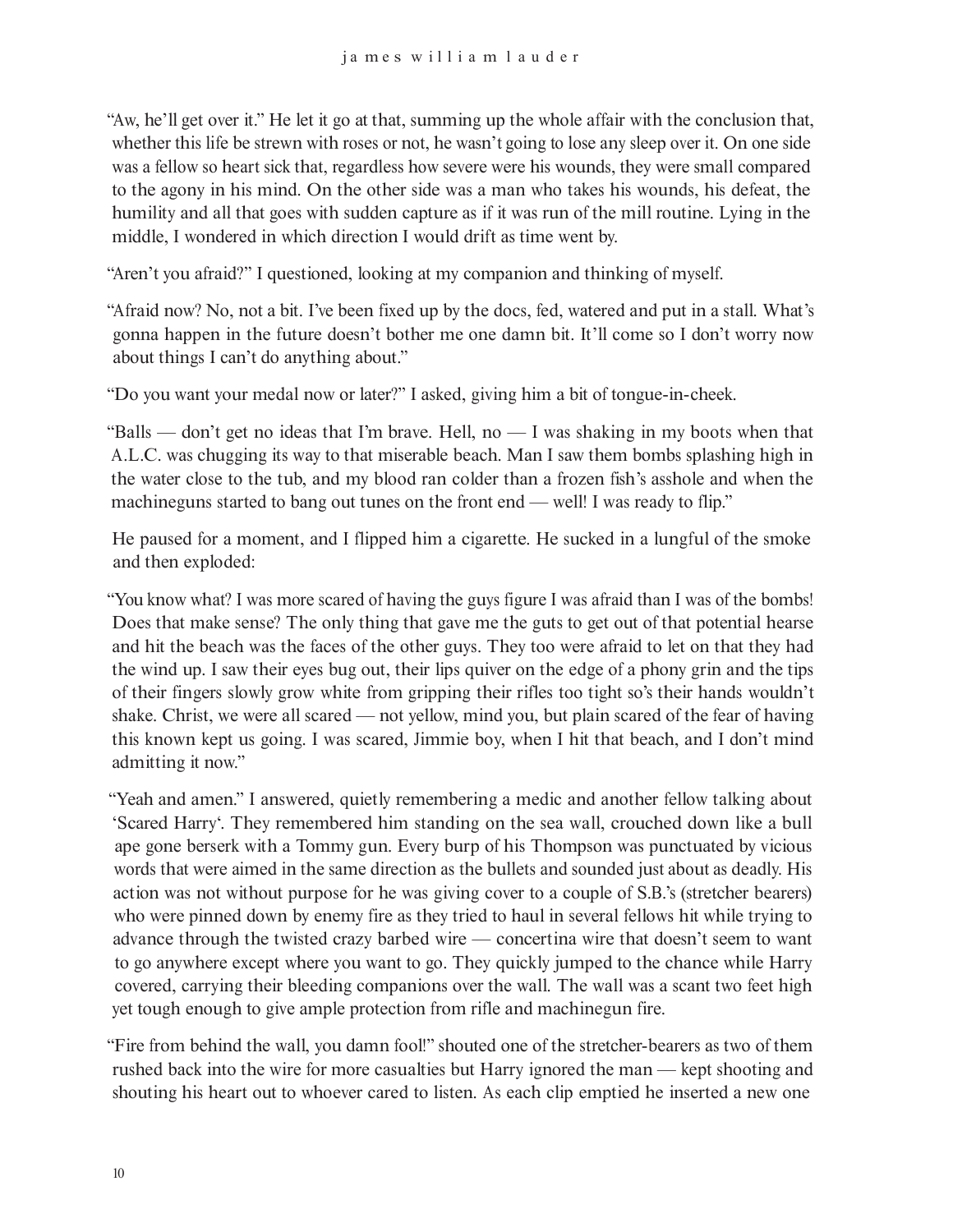and thought up some new profanity. He stood on the wall like an over-zealous actor on stage for the first time. The medics were able to bring two more wounded men in — one stayed with them while the other scrambled back into the wire just before the mortars came into play. The medic hit the dirt as a string of bombs followed the course of the wall as if the Germans had plotted the range well in advance as the raid with a final spurt of bullets Harry was blown from the wall back onto the sand and sharp shale.

He lay shaking for a moment then struggled to his feet. He stared, almost amazed, at the missing sleeve of his jacket and the red blood bubbling from his torn arm. The flesh hung like a rich piece of beef ready for the grill as he searched through the rubble for his gun. He found it, shot a quick blast inshore, then got back on the wall. Three wounded men were now dead — chopped up in the wire, but the one S.B. was having a hell of a time trying to evade the crap aimed in his direction. The slightest motion on his part started a machinegunner into action, and he would have to dive back into the flesh tearing wire. Harry seemed to know the position of the gunner for he shut him up with one burst of his Tommy gun.

"Haul your ass!" he screamed at the hesitant victim, and the authority of his tone set the guy in motion. He didn't make the wall — caught a slug in the back and piled up at Harry's feet. With a look of disgust on his face, he tossed his gun behind the wall and dropped down beside the wounded fellow. He slung him over his shoulder like a side of beef, and the two bleeding men tumbled over the wall together.

Crouching over his charge in the meagre protection of the wall he sat panting, watching the boy's life run out. He watched him quietly die; he watched the blood ooze slowly through the filth of his own arm and down his fingers. Then, if ever, his emotions ran wild. He leaped to his feet, grabbed the rifle of a dead man and, with a screaming curse, he headed for the wall again. Abruptly as his uncontrolled anger started, it was chopped off by a mortar blast. The stinging spray of sand and shale sent him smashing into the wall — his wall.

He curled up and lay quietly with his part of the action over. It was a bitch while it lasted...

"That's the way it is, Jim. We haven't the foggiest about what is going to happen so we have to take the good days and squeeze out as much pleasure as we can. Then, when the hard times come, we'll have the strength to yell like a son-of-a-bitch. Take these cigarettes — we both know we are low on butts but wouldn't it be silly to suffer every puff just because we don't know where the next pack is coming from? Well, it's the same right across the board —- enjoy what you have now and to hell with what's coming. I can do it — it's my nature, and I'm happily stuck with it."

I agreed with him and figured I could follow his philosophy to a large degree yet mentally I held a quick inventory of our tobacco supply and decided to ease up on my smoking. We debated the subject of worrying for a time and finally concluded that a small amount of consternation wouldn't do any harm.

"I hear they're gonna ship us cattle out of here tomorrow. Did you hear anything about it?"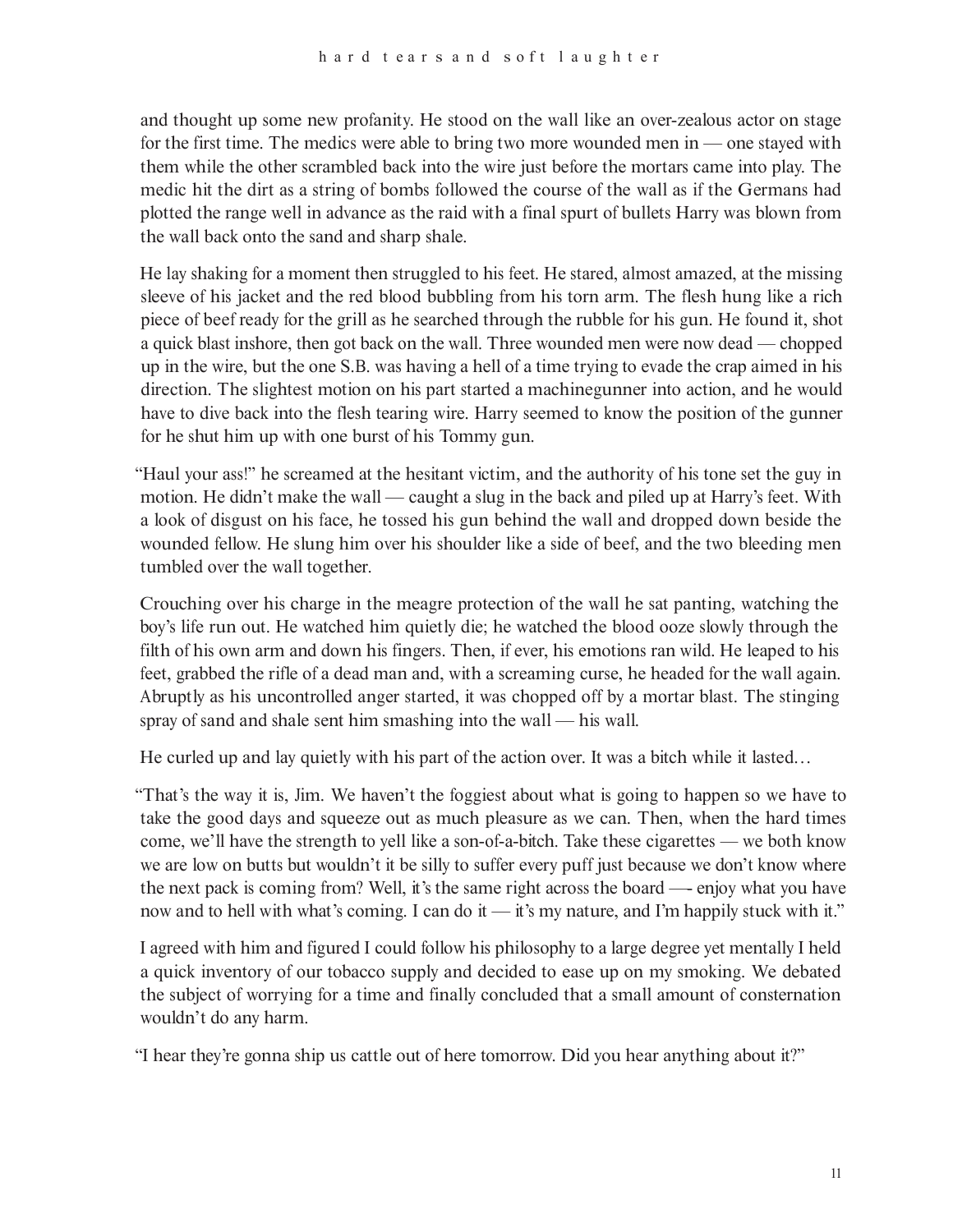"Yeah," I answered, remembering the story that a fellow had handed to me as he cruised about the hospital trying to find a close friend that he hoped was still alive, "The ones that didn't get nicked will go to a camp up north — near Poland, I think. The wounded, like you and me, are supposed to end up somewhere in the middle of Germany."

"God!" cut in Harry, "The middle of Germany — that sounds like a trip to purgatory."

"Well, this spot is supposed to be staffed by a bunch of British soldiers. Doctors and the like who were caught when France fell."

"I hope so," said Harry, looking glumly at his arm, "The German pill-pushers were okay, but I like to hear the doctor speak Canadian when he's deciding to either patch me up or whack off a limb."

I remembered when the German surgeon probed about in my mouth there was no hostility yet his manner was brusque and unsympathetic. He didn't touch my foot, just looked at it and had an orderly put my name down on a list then, with a grunt, he dismissed me with a wave of his hand. After all, we were the enemy who had just spent a day killing and maiming his countrymen and should be thankful for the attention we were receiving. The doctors were doing a commendable job.

We talked the day through, interrupted occasionally by visitors who were able to walk or limp to our area. No matter what their words were, they all seemed to carry with them an atmosphere of reservation, a clinging stigma of a loser — of being unable to predict their future or how they would cope with it. The feeling of utter hopelessness that had clung like a leech on the first day of capture had gone, and only honest concern remained. They were different — no longer boys, they were men. Men who had maturity thrown at them roughly and in haste, whether they liked it or not, and it was comforting to see that so few had pushed the panic button. It was normal to be unhappy and self-conscious over defeat yet it was no reason to be overly morose.

We talked the day into night, and when the hospital lights were dimmed, we whispered. In the subdued hustle and bustle of the hospital, we unconsciously listened to the clinking of instruments, the murmur of voices droning from the operating theatre and the monotonous but effective noises of doctors still working. We whispered low as if not wanting to be drowned out by the constant groans of some around us or the sudden shrieks that jarred the darkness. We whispered as my other neighbour, still alone with himself, sobbed deep in his throat. We whispered as a coarse venomous curse echoed through the ward and was ridiculed by a spurt of happy laughter. We whispered...we whispered until sleep rescued us from our wonderment.

The hospital train was different in every way from the first mode of transportation supplied by the enemy. The coaches were completely filled with double-decked beds except the front end which was built to accommodate medical equipment. It consisted of a good sized sink with shelves above and below holding urinals, bedpans, wash basins and other small utensils used to help the orderlies keep each coach independent. A small closed-in lavatory, built on the lines of any railway, completed the set-up. A special coach was catering to the whole train for meals. The eating utensils and the cutlery were brought in with the meals and carried away in a large metal tub.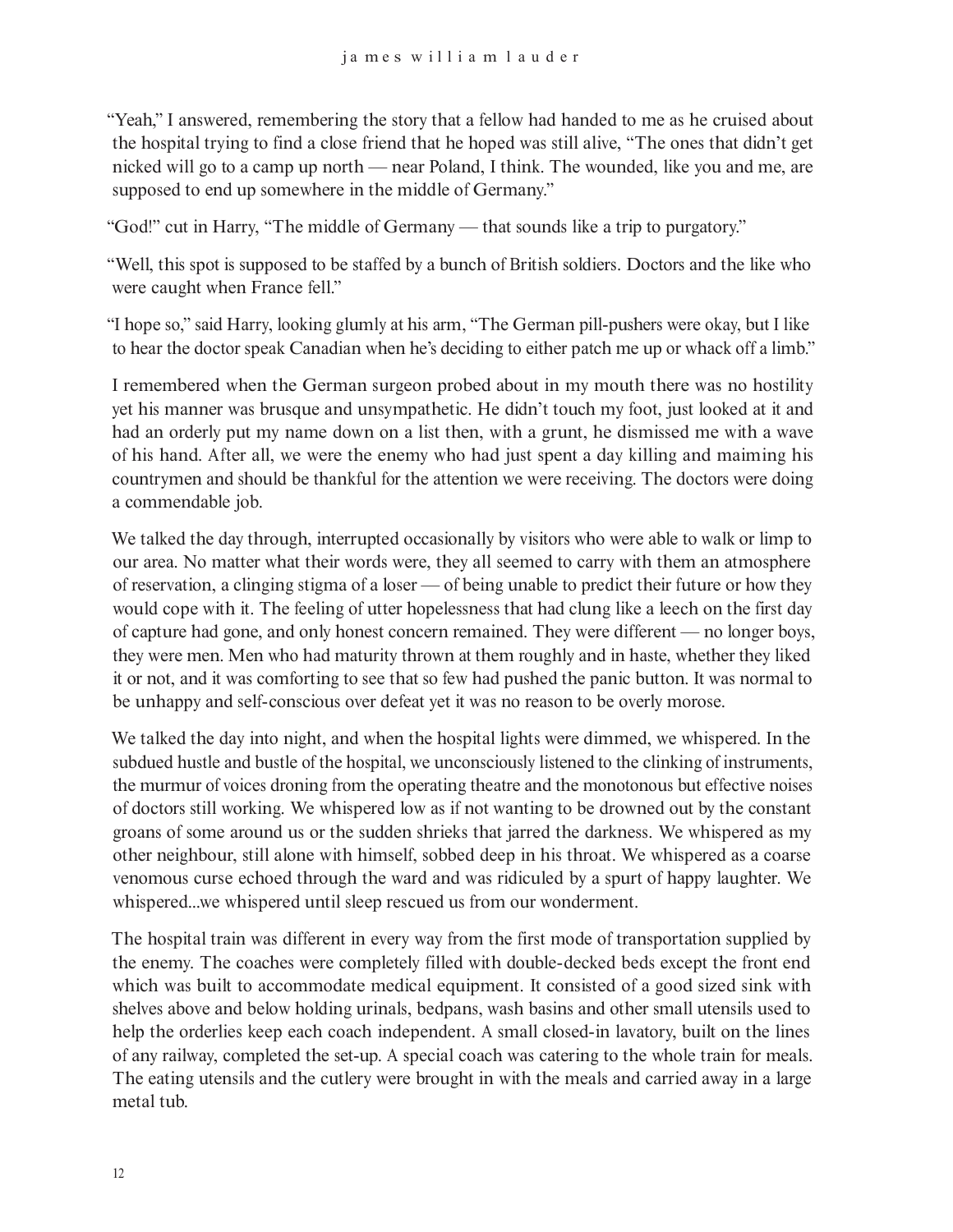The food was much better and with larger servings and, luckily, I again found myself occupying the bed across from Harry. I was still cursed with the inability to eat anything solid, so we continued to exchange our food. Looking back, I feel that Harry, being the smartest of the two of us, made damn sure that we were put together. At breakfast, he took my two slices of bread and gave me his two hard-boiled eggs. He had to be content with the four slices of bread but cautioned me to lay aside my extra eggs for dinner. It was wise, for at noon the meal was more black bread, hard potatoes, and a heavy meaty soup, or probably meant to be stew. He ate this with relish as I mashed the boiled eggs past my immobile teeth. It was painful, yet hunger made it enjoyable, and Harry always saved me a bit of the soup juice to put a lid on the meal. The coffee was a weird tasting brew, but I've drunk worse in some of our Canadian hamburger joints.

"This coffee stuff would make a fine mint julep if it had a slug of gin in it," said Harry as I passed him a cigarette. I checked the pack and found four lonely fags left.

"You hang onto your butts after this, and I'll try to mooch offa the other guys."

"Hell no," I protested, "This is a sad share-the-wealth program, but I gotta keep my end up, too."

"That's what I'm thinking about, " he answered, imitating my hissing voice and grinning widely, "If I can cop a few from the other fellows around here, those four will live longer...besides, there's a guy up at the far end with a couple of unopened packs and if I can't con him out of a few fags — well, I must be slipping."

Before he could leave his bed, there was another check-up or 'bed check' as it was called. It seemed as if the Germans were never content with the previous count. An hour never passed without armed guards travelling through the coaches counting heads. They would count each bed with pointed fingers waving about and then form a small huddle over a pad. A few guttural comments would ensue, a frown, and then they would repeat the performance. Another debate — markings with a pencil, shaking their close-cropped heads they would sigh and travel on to the next coach. After every count someone would call them a bunch of dumb bastards forgetting that dumb bastards of the same nationality had caught us.

The wheels of the train clicked along the iron rails monotonously lulling us to sleep for we had nothing to do but talk. The windows afforded us no view for they were painted white like the rest of the interior. None of the more seriously wounded men were in our coach, and the heavy groaning was at a minimum. I lay almost contented, half asleep until Harry returned from one of his missions carrying a can of coffee.

"Where in hell did you get that?" I gasped, hurting my teeth with surprise. It was about six o'clock in the evening, and we had had to be content with water when we found out that there were only two meals to be served every day.

"You know those two French Canadians who are on this coach as workers? Well, I told them to tell the squarehead, one that speaks French, that your jaw was in such a mess that you just can't eat anything but could go for some coffee. The Frog was anxious to help — too anxious — so when he gets the brew, I found out what bugged him. He's going to bust out of this tin can after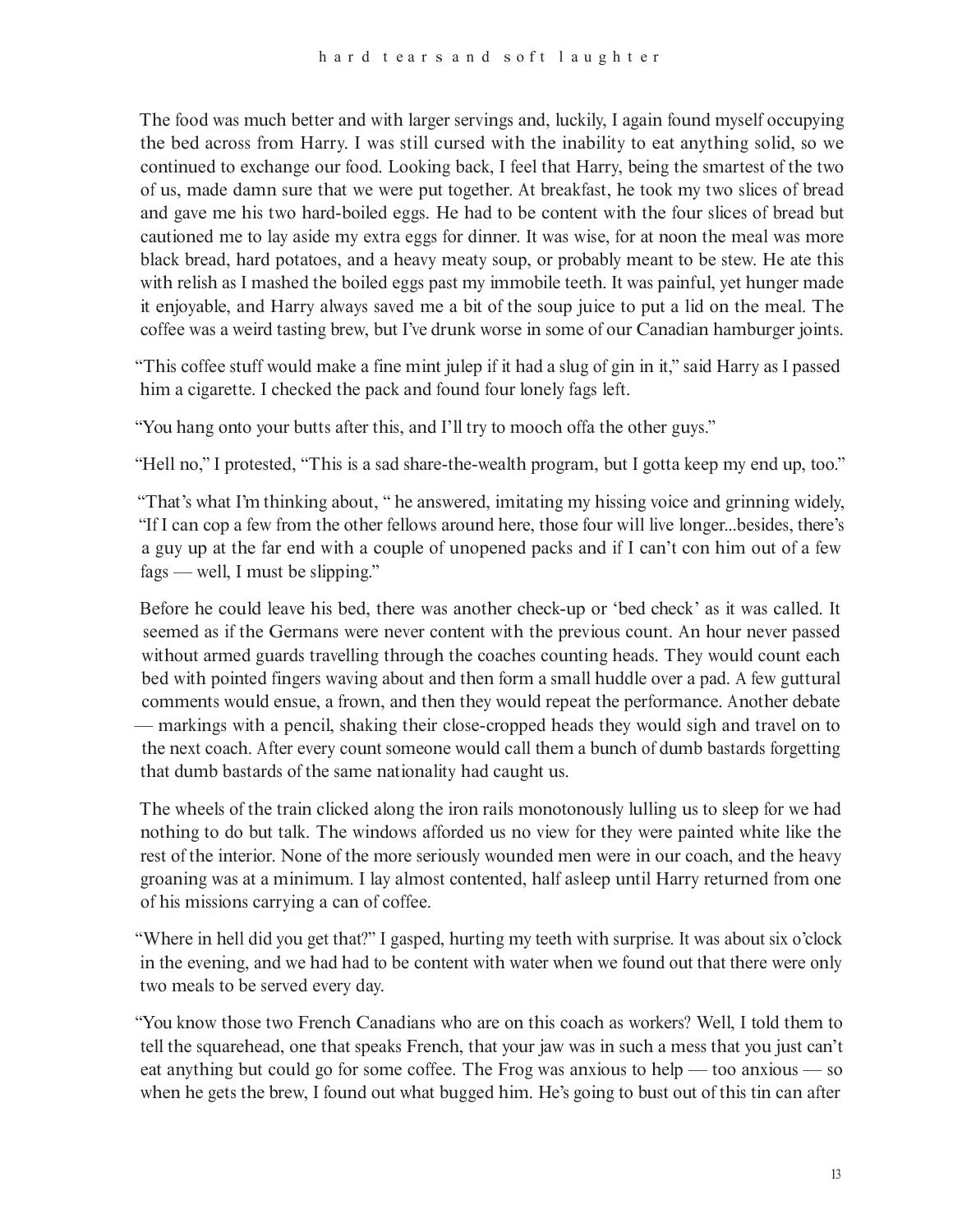dark. He and the other pea-souper are going out the crapper window after dark, and he wants my boots — lost his at Dieppe."

"The train's going too fast, Harry."

Harry poured me a drink into the cup I had stolen from the hospital at Rouen — he drank his from the can. "Seems they conversed with a French babe at Rouen and she told them the approximate time that the train would have to slow down to a crawl — some area that has been badly smashed by bombs, just before we cross the border into Germany. Gave them an address too."

"Why don't you go!" I whispered.

"They said no and meant it." He frowned then broke into a grin and added: "but I got two decks of Philip Morris for my boots so lets light up!"

I got my first job as a stooge when the evening came, and the car was lit up only by a run of dark blue lights above us. Their glow was just bright enough to cut out the blackness and give the occupants sufficient light to navigate to the toilet. The signal that the move was being made would be when the fellows passed my bed. They would remove the boots that lay at my feet, and as I could see the other end of the coach, I was to groan heavily and follow it with a sob if any German guard was to come through the door. After they had made the break, Harry was to go through the motions of answering the call of nature and lock the window.

The time crawled, and the nerves in my injured foot tingled when I wiggled my toes to assure myself that the boots were still there.

When the two French Canadians slipped quietly by and took away the boots as they passed, I glued my eyes to the door. It was a seemingly long wait as I lay as stiff as a corpse and about as happy as one. Finally, the train whistle wailed out in agony as it groaned down to a slower pace. You could hear the click of the wheels space the time out slower as they ran over the joints of the separate pieces of rail but my heart beat faster with apprehension, and my eyes became bugged from looking at that damn door. My foot began to roar with pain, and I found myself shivering from lying too stiffly.

Take it easy, man, I thought, take it easy, this is no skin off your nose. It sounded good, yet I couldn't relax and bring my part of the action down to its proper unimportance. The train came almost to a standstill then, with a wild blast of the whistle, she suddenly picked up speed on the straightaway. I sagged down into my bed and knew that they had either made the break or had loused it up and I didn't give a damn which way it came out.

"Gotta match?"

I jerked up in surprise and in the dim blue haze saw Harry handing me a fag. In the glow of the match, I asked him the question with my eyes.

"Yeah man, smooth as silk, " he whispered, "Get the slop out and we'll drink the poor buggers a toast."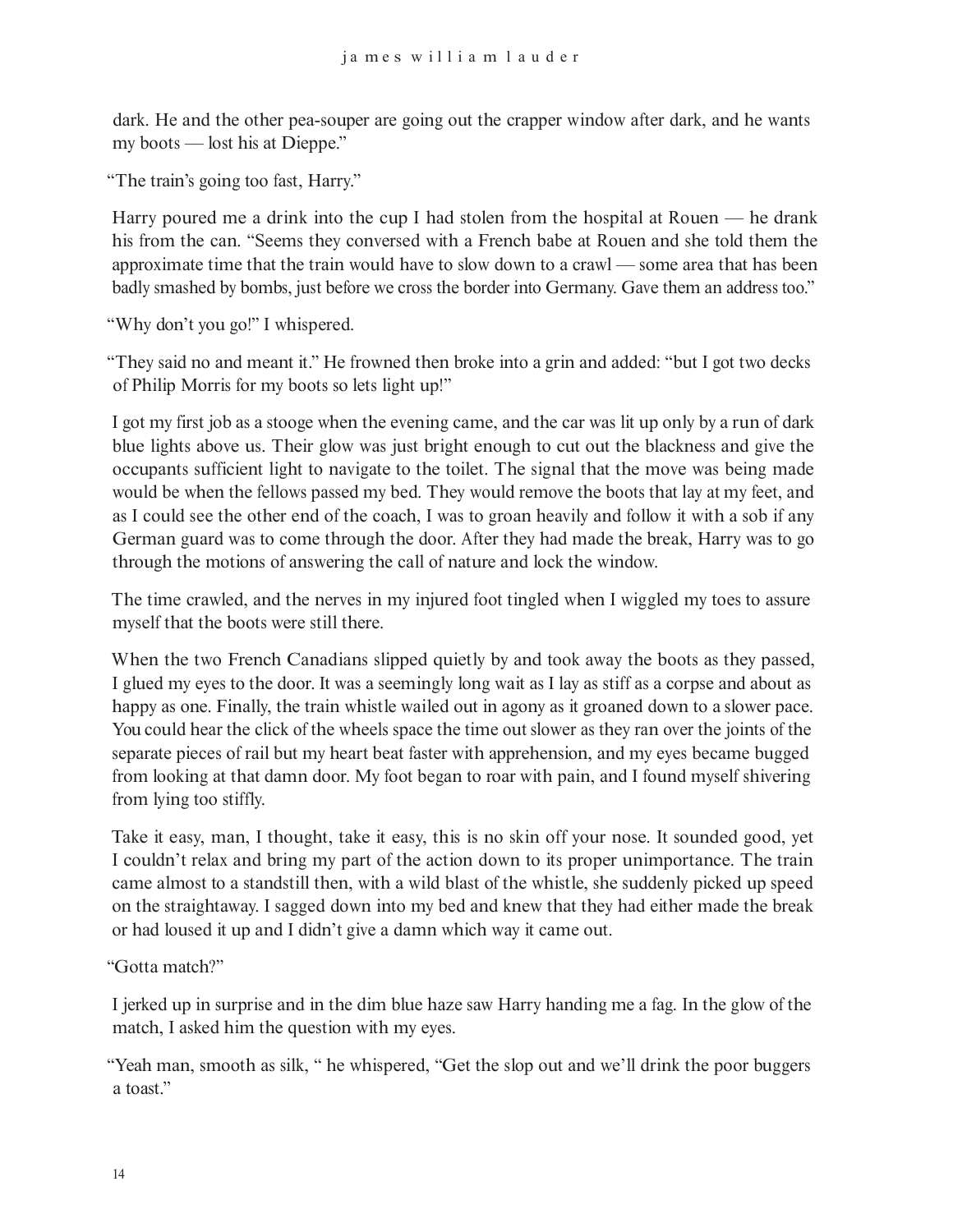He told me that he had watched them through the window as they disappeared into the outside darkness. I pulled his can of coffee from under the bed, making sure that I didn't grab the urinal although the difference was dubious, and we sipped silently on the cold brew. It was horrible but wet. We decided to curl up and get some sleep as the morning check-up might be hectic, and as I fell asleep I dimly heard the train whistle whine and Harry's opinion of it:

"Jesus..."

Activity started early in the morning. The train pulled onto a siding to pick up coal, or water, or perhaps to allow some other train to high-ball through. The shunting and erratic movement of the coaches awakened us and the whispering, and small groans came before sun up. We could see the weary guard awaiting his relief — he looked through the glass door occasionally, but his interest was vague as he suffered from boredom as does any guard in charge of the harmless.

"Should be a check-up any minute, " said Harry. He didn't add anything to this, but I could see that he wasn't too happy about our future.

"Remember, never worry about the future," I said, imitating his easy-going nature.

"Balls to you," he muttered.

A head from the bunk above me swung down, and the long black hair of Roy Turner hung like the beard of a Chinese monk. He looked at me with his upside down eyes and spoke:

"Heard you guys last night — know all about the break. What are you going to do?"

"Yeah," answered Harry, "What should we do? Guess we should get our heads together and make sure our stories jive."

"You better fill me in," suggested Roy, "I just know what I heard you guys talking about and …"

"No, "'I answered sharply, "All of us fellows just keep our yaps shut and play dumb. We can't build a story and if their interrogators are anything like ours they will tie us in knots in minutes. We got no story — we know from nothing."

Activity at the end of the coach decided our tactics for us as the inevitable counters unlocked the coach door and began counting and pointing. They finally reached the end of the coach and stopped. The Counter sleepily quoted a number, and the guard with the pencil and notebook checked the amount. The Pencil-pusher frowned, and the Counter frowned back.

"Was ist los?" said the Counter and, after a whispered debate, they started checking again. They found the beds full but suddenly realized that the arbeiters (workers) were missing. They banged on the glass window and called the guard in. The words were a tangle of unintelligible sounds to us, but the waving of arms and the horrified look in the guards' eyes told us that the game was up. The Counter left in haste while the Pencil-pusher and the guard argued furiously. The guard stared wildly up and down the coach trying to find the missing men — almost tore the hinges off the lavatory as he looked inside. He upset three urinals as he tried to see just anything. He sprang to attention when the Counter returned with an officer. The three of them stood stiffly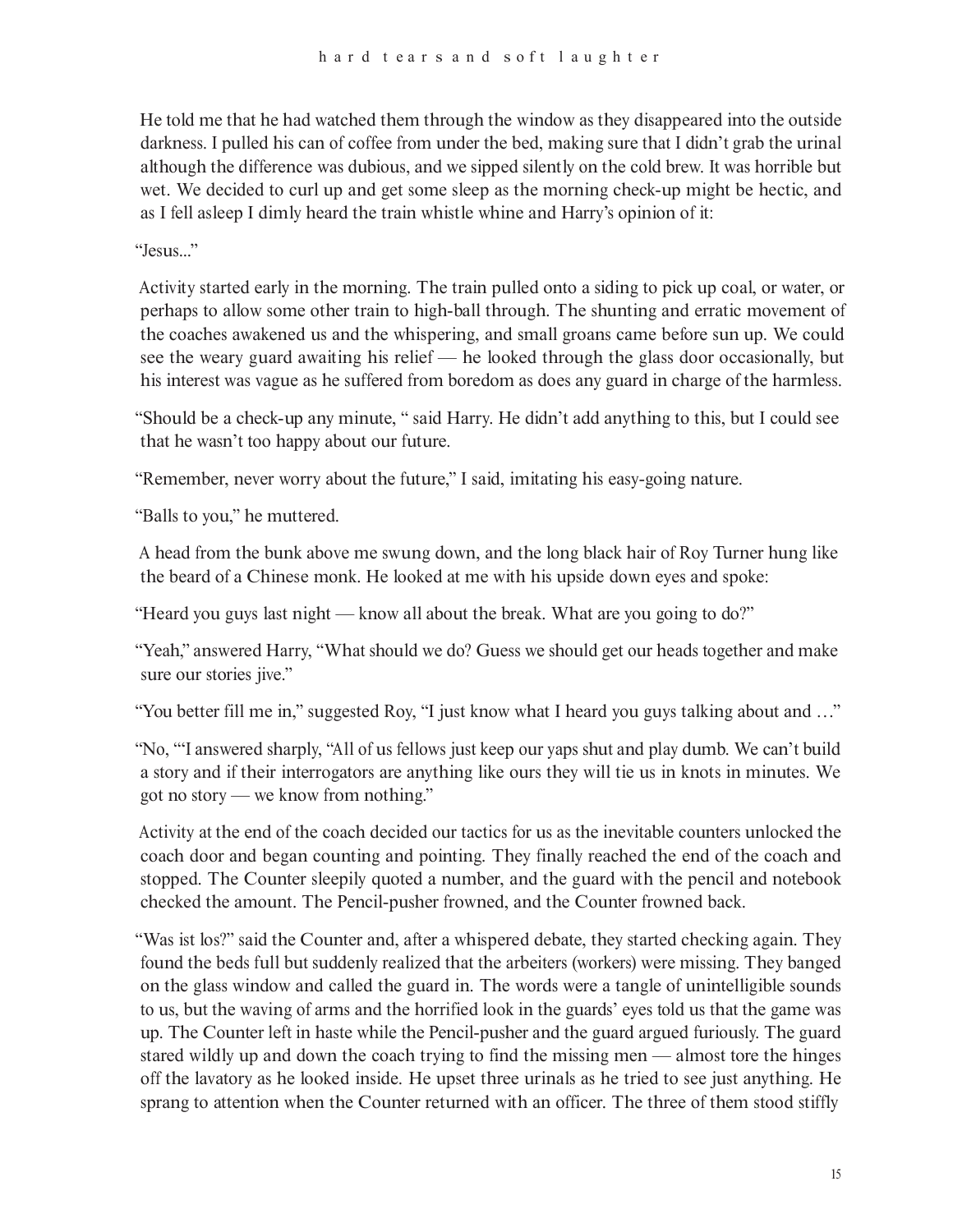at attention as one of them explained the situation to the officer who stood arms akimbo with distaste on his haughty German face.

With an impatient jerk of his arm, he ordered them to count again, and they stumbled down the centre of the coach in utter confusion like the Three Stooges going to the electric chair. They gave up half-way down the coach and came back to face the officer. More words rocked the coach, and the poor guard stood trembling at attention as the bitterness of the officer's rage tore at his eardrums. Suddenly he stopped yelling — he gave a short order, and they all left.

The remaining silence rang in your ears like the aftermath of a naval barrage until somebody cut it with an astonished statement.

"Now what in hell was that!"

"The two guys that worked as orderlies bailed out last might."

"Jesus, that does it."

"Yeah, I noticed they weren't around this morning but I figured they were working somewheres else. I know a bit of Jerry talk and what I make of it...well, they just ain't here no more."

"Jesus."

Jesus is always getting into the act.

But a few minutes had gone by before the officer returned with a soldier holding the rank of a Corporal who seemed to be the more intelligent looking of the two. He talked quietly to the officer and then turned to us. He was very polite.

"Gentlemen, apparently, last night, two of your comrades escaped from this hospital train. They were detailed to take care of you and are bound by honour not to escape or assist others to escape. Some of you must know of what means they employed and at what time of night it occurred. As these men have violated a section of the Geneva Convention, it is your duty to inform us immediately..."

As he talked in a soft, soothing voice, he slowly paced up and down the coach smiling like a vacuum cleaner salesman. He paused for a moment and let his message sink in, but his smile disappeared when a small voice, muffled by a blanket, told him to do something sexual. He repeated his message almost word for word with only the tone changed. The response was even less, for the sex advisor used discretion and kept his opinion under the blanket.

He returned to the officer, and after a few words they went to the far end of the coach and began to question the men individually. The mumbled words of the interpreter could be heard, but only the words of the prisoners were loud enough to understand. Everyone seemed to answer loudly so all could hear and avert suspicion of collaboration yet the answers were incomprehensible without the questions. It was not until they got to Harry, across from me, did I get the gist of the interrogation.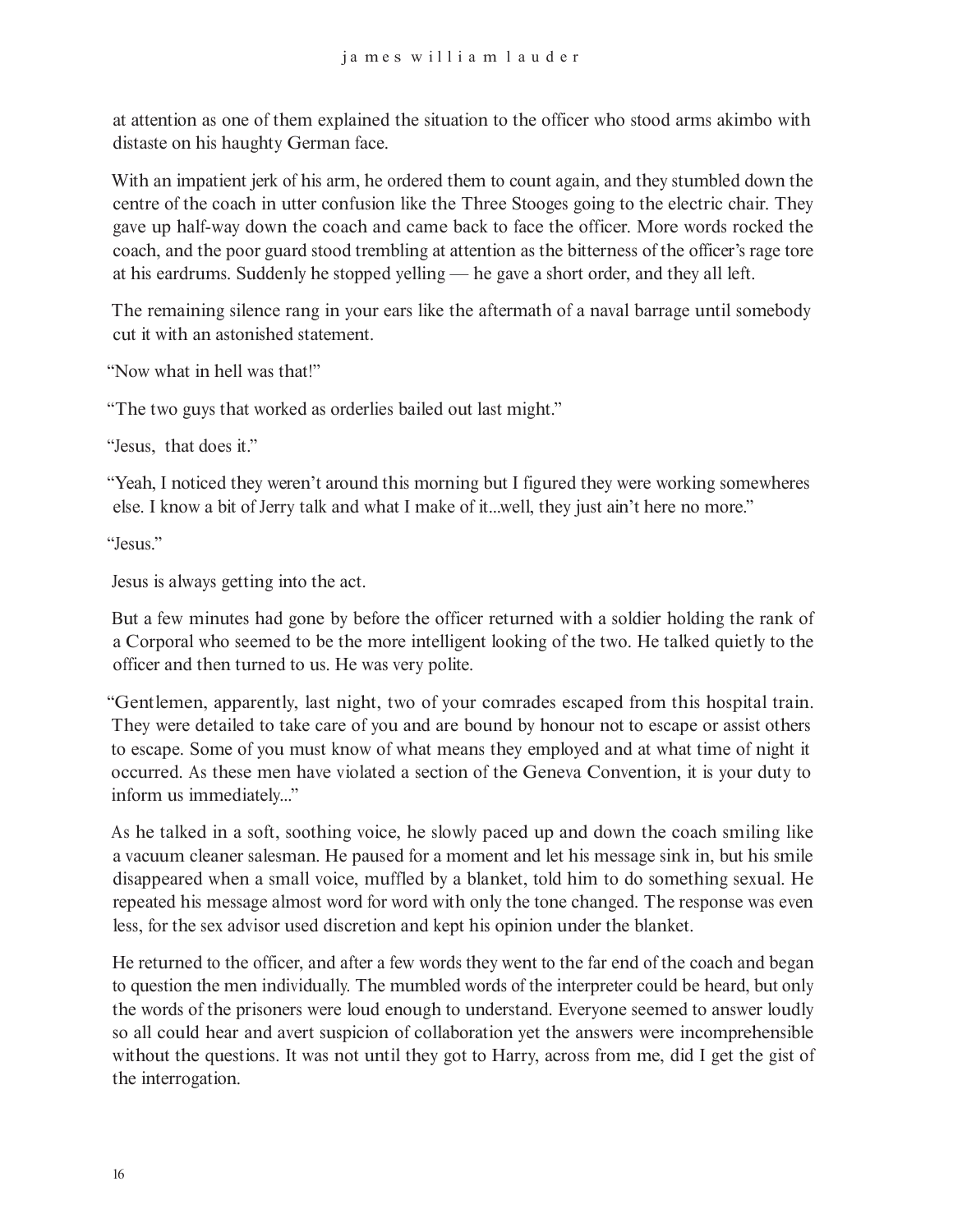"Did you see the men go?"

"No." answered Harry.

"When did they go?"

"I don't know."

"What time did they go?"

Harry didn't answer.

"What time did they go?" The German repeated.

"I don't know, goddamnit, I don't know bugger all!"

The officer above us sensed Harry's insolence and yelled down at him, slapping his holster as he spoke. The interpreter sighed and went on.

"Apparently you do not wish to talk so I will ask no more. I must warn you that if I do not get information from you, we will take this train out of town, put this coach on a siding by itself and shoot all the occupants. This is war, and somebody in this coach knows all about the escape. If you want to die for them, I think it is a silly price to pay for stubbornness."

Harry said nothing but the blood rushed to his face as he propped himself up on his good elbow and let his angry eyes burn into those of the interpreter who shied away and turned to me. "He can't talk," yelled Harry reaching out with his bandaged arm at the man's shoulder. The standing officer took a dim view of his sudden action, and with a curse, he kicked at his head. Instinct brought Harry's bad arm up in defence, and the blow brought a sickening groan as he dropped back onto the bed. The Corporal's words droned at me, but I didn't listen as I could not take my eyes off Harry's face. It was like clay — sick with pain he stared into space refusing to groan again for the officer's satisfaction. I couldn't or wouldn't say a word until I exploded a mouthful of air, spit and blood down onto the interpreter's shiny jackboots. He was furious, and with the flat of his hand, he pushed my head back on the rough pillow. German words flowed from his lips as he wiped his soiled boots on my blanket and stood up to question Turner.

I lay shaking with rage and confusion twisted together in utter humiliation. I whispered every swear word I could think of and beat the hell out of the side of the coach with my fist but got no satisfaction from my stupidity, no comfort, no pride. I looked over at Harry and wanted to blast him for trying to help me and give him some comfort in his pain. His pain was still intense, yet he was still able to squeeze up a smile and toss a coy wink at me.

Take it easy, man, I thought, take it easy. How can the bat of an eyelash drive the confusion from you and let you glide smoothly and settle down for the next move? It can, and it did, and I slipped down in my bunk content that Harry, Roy and I, the three who knew, had stumbled through our first test with some kind of success.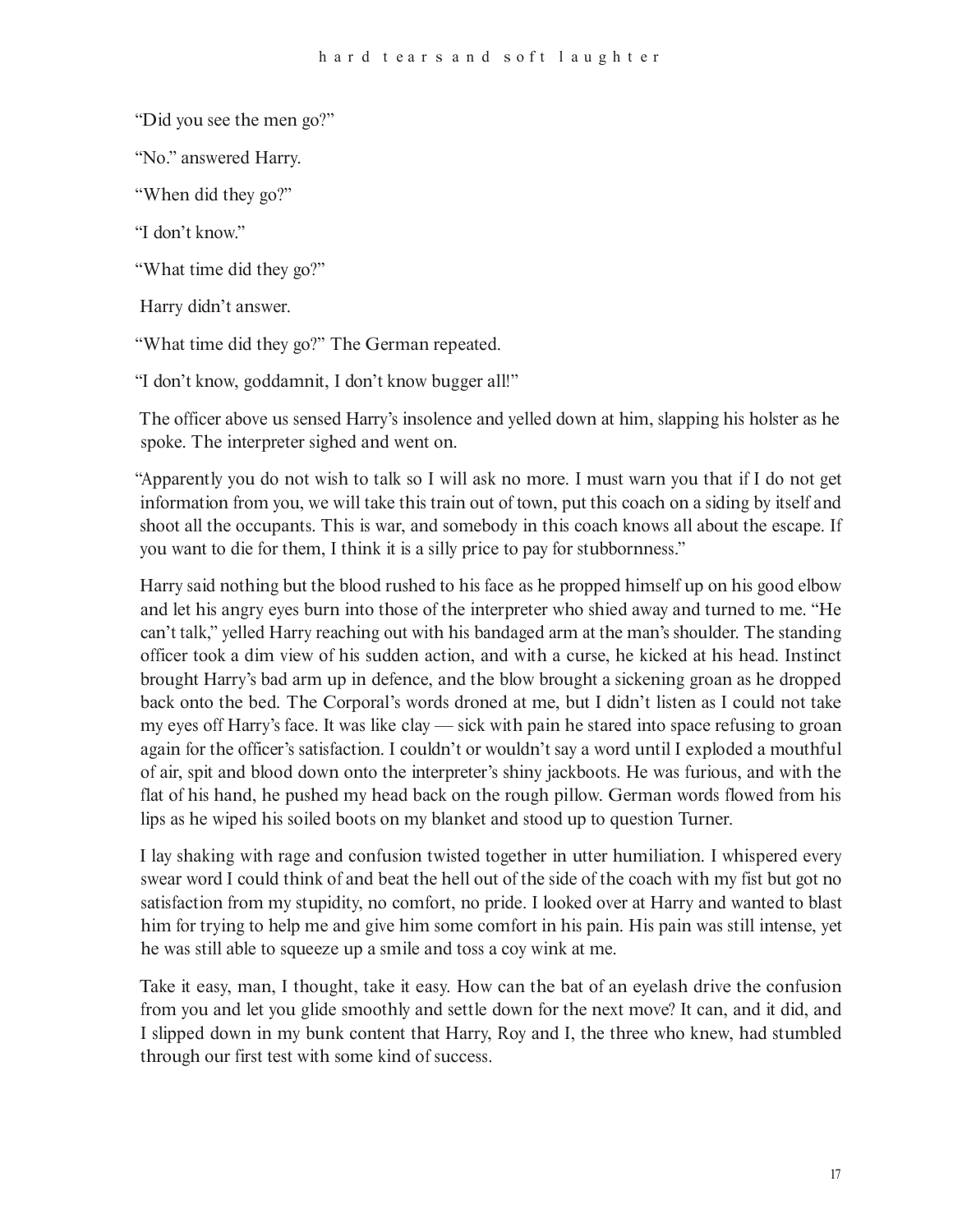The questioning ended, the officer stood by while the interpreter repeated his threat of death and when he was rewarded with silence they both walked out of the coach. They frowned through the glass at us and then disappeared.

"What in hell we going to do?" asked a nervous voice.

"Nothing, I guess. Just sweat it out and see what happens."

"But they're going to shoot us. I don't want to die for a couple of Frenchmen."

"French Canadians, you freak" The voice spoke English well yet there was a distinct touch of Quebec that established his ancestry.

"Well, we could give a phony tale..."

"Aw, shut up," said Turner in disgust.

"We could give a phony tale," repeated the nervous voice at the far end of the coach, "Say we saw them cut out at, say eleven o'clock..."

"What if they did get off at eleven? Fine deal!"

"Well, we gotta do something!"

Turner's voice above me bellowed again:

"F'Christ sake, shut up. If the bastards come back again, we all say nothing. Those two Frogs took a chance while we lay on our fat asses looking at the ceiling and we have to cover for them. The book says that it's the duty of prisoners to try and escape — this honour system the squarehead speaks about is a bucket of crap. Besides, I think this shooting business is another bucket of crap."

"Oh, I think they mean business — I mean the shooting but you're right about keeping quiet — we've got to protect the fellows who escaped." It was the French Canadian speaking, and his voice was a mixture of agreeing with Turner but resenting the Frog tag pinned on the tail of troops from his province.

"You're right." answered Turner, "We do like the book says — name, rank, and number nothing else."

Roy's speech was a short one, yet it held too much truth to permit anyone to venture an argument. It brought to mind a line from an old English poem that reads that a soldier's life is very hard — says Alice.

"Name, rank and number," whispered Harry who looked like an angel who had misplaced his halo.

"It was nice knowing you, name rank and number," I said.

"Balls." was his angelic reply.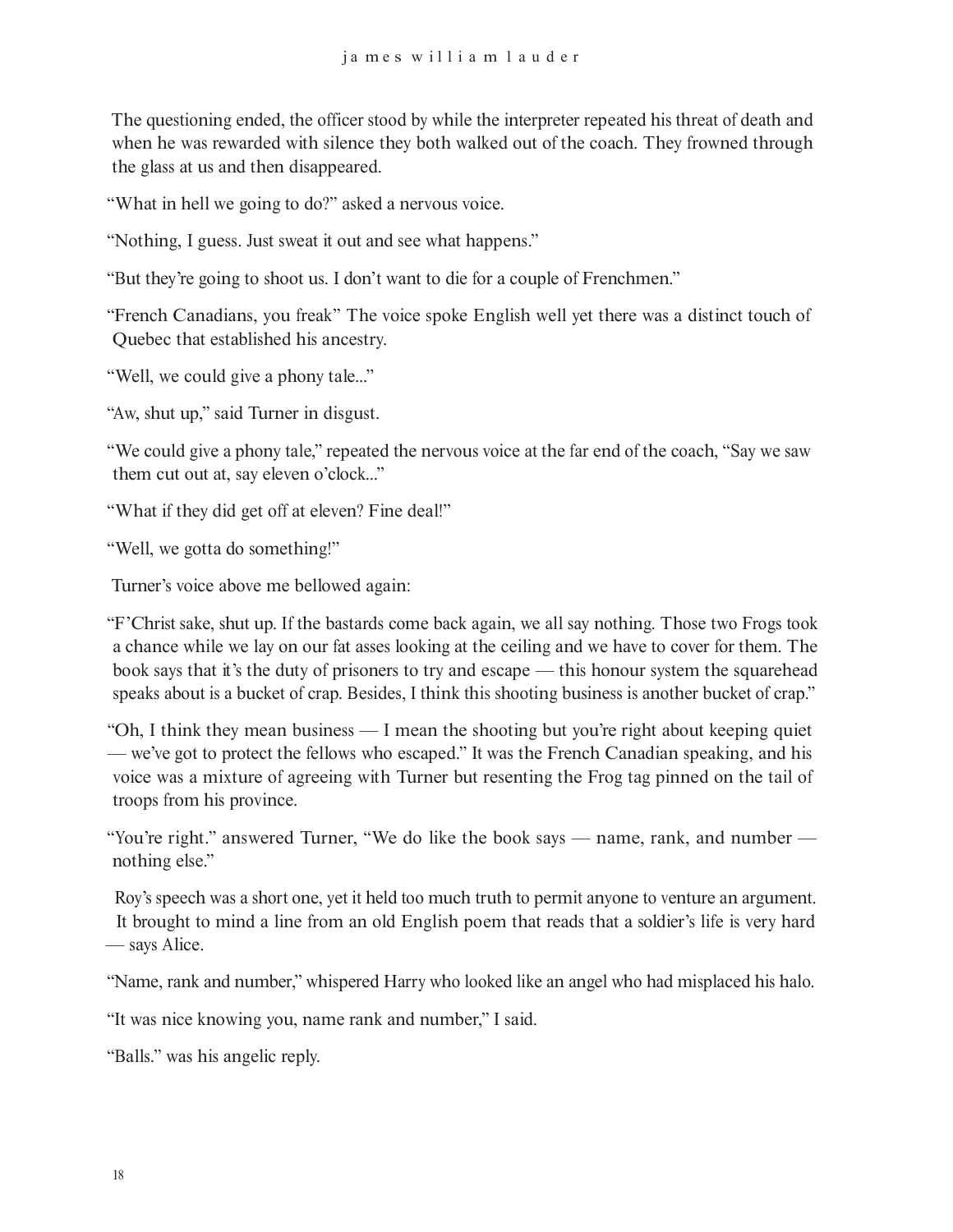The wheels of the train began their turning again, taking us deeper into Germany. Left alone with my thoughts, my imagination was all too capable of portraying the many possibilities of my near future, and I found the confidence that I had hastily built begin to fall apart. I lay breathing hard, feeling my heart beat fast for the first time. I was surprised to find myself not afraid of death as much as I was afraid of how I would die. Afraid I'd look afraid when the firing began to cut us down. A twice-told tale yet you only die once, and the preparation for it is never a dull story. The possibility of death is a strange fear — fear of the scope of your ability — exciting, like the fear of your inability to appear worldly in the eyes of the first girl, you fumbled through the manipulations of seduction.

I watched the faces of all the men whom I could see from my bunk, and each seemed to be transformed into something new. Each, in his own way, whether their eyes were staring into space, clamped tightly shut or just looking around, was filled with wonderment. Wondering what the hell to do when the chips run out.

I wanted to talk to someone, but Harry had his back to me. I watched Joe Land hobble up the coach towards me, and as he was about to pass, I tugged at his pant leg. He was a huge man who, even with his pants torn and his knee bandaged, had the tall and stately bearing of a guardsman. He glared down at me as I spoke.

"What do you think, Joe?" I asked, lamely

"Well, I don't know, but at the moment I got kidney trouble."

He laughed and headed for the lavatory. Joe wouldn't let a chance to talk slip by — he began talking back in '39 when he was a recruit just as green as I was and since then he had never slowed down. He loved to talk, argue and complain and, although he often skirted around the truth just to make a gab-fest more interesting, it was a pleasure to hear him speak. His patter was far removed from the run-of-the-mill soldier, and half the time you didn't know what he was talking about but, for some unknown reason, you listened. Moments later he returned, and without an invitation, he sat on the side of my bed. He wanted to talk and had found an audience. He eased his stiff leg into a comfortable position, ran his forefinger along his trim moustache and grunted out a short sentence:

"It's illogical."

I waited for more to come but silence prevailed, and it seemed as if he had summed up our whole situation with two curt words. I waited still longer until I figured that perhaps I should give him a few words.

"What's illogical?"

"The whole thing — it's illogical to think that these squareheaded goons would shoot us. What good would it do? Punishment is awarded for two things — one is to punish you for something you did, and the other is so you won't do the same crime again."

Another ponderous pause and I had to comment to get him going again.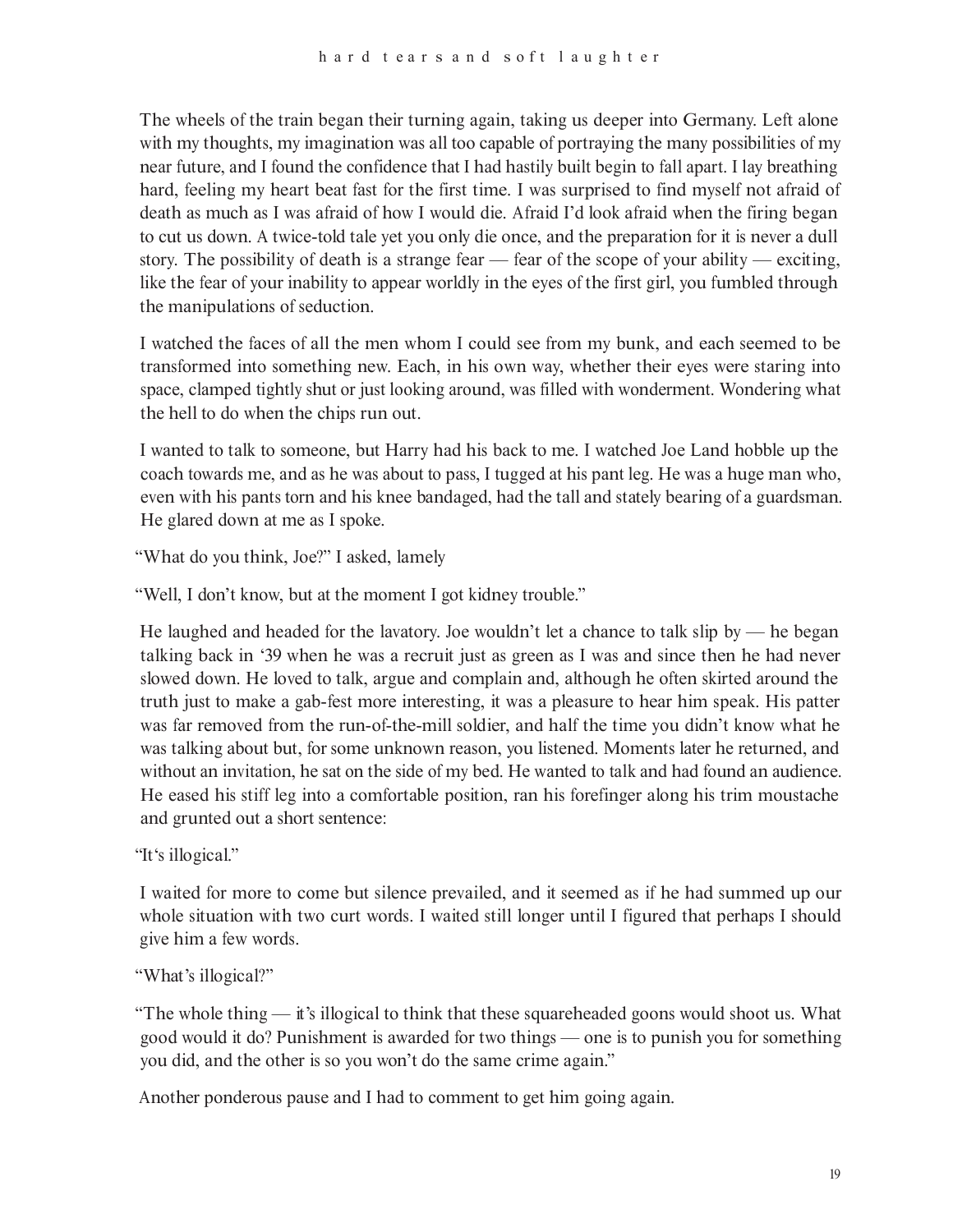"So?" I asked with all my eloquence.

"So they're not going to shoot us. We didn't do anything, so there is no reason for them to punish us for that, and as far as punishing us so that we won't do something again, well, we wouldn't be alive to do something again and all they would have would be a bunch of leaky corpses cluttering up the roadside. It's illogical to think that anyone would be stupid enough to pull a stunt like that. That's it — stupid."

"You think then maybe it's a bluff?"

He liked that, a full sentence from me.

"That's more like it  $\frac{1}{1}$  a bluff. Now if these animal crackers had said that they were going to shoot us one at a time or in terrified twos and let us simmer over who was going to be first, next or last then I'd be sweating. Yes, Jimmie boy, it's strictly a bluff."

He reached over to Harry and nudged his shoulder.

"It's a bluff — ain't it, Harry?" No answer resulted, so he swung his heavy frame over to his bunk. He looked closer at Harry's face that was turned to the wall and returned to look at me with a big grin of contentment.

"See," he said, "Harry's calling their bluff — the old bastard is sound asleep!"

He got up and left me with a deep laugh shaking his heavy body. He didn't give a damn whether he had convinced me or not — he had convinced himself and went chuckling his way back to his comfortable paillasse (straw mattress). He left behind a ray of hope to play around with if nothing else. Poker is my game. I can handle a bluff with a measure of perfection, but I like playing with money, not little old me.

In the army, a rumour grows like a weed moments after the seed has been planted and sometimes bears fruit. The beginning can be in any place, and the ending can be anything, yet trying to find the source or the reason for the rumour is like looking for the proverbial needle in a haystack. For instance, a bored Private with little else to say could tell his buddy as they sit drinking a warm beer in a NAFFI<sup>1</sup> that he sure hopes the Colonel doesn't push them out on a route march next weekend. He's got a date with a lush bit next Saturday night, and it would just be like the Colonel to louse up the deal with a route march. His buddy grunts finishes off the beer and wanders back to the barracks. He asks his Corporal if he knows anything about a route march next Saturday and the two-striper doesn't want to be considered one who is not in the know, so he indicates that there is a possibility, but it hasn't been finalized as yet. The guy on the next bed stops polishing his boots and with a mouthful of dirty adjectives takes off and spreads the word around. It isn't long before the whole damn regiment is playing around with the idea of a route march come next Saturday.

Finally, the Colonel's batman asks the Colonel as casually as possible if there is anything special he wishes done in connection with the march. The senior officer is stoned for a moment; then,

1 Navy Army & Air Force Institutes (the UK, a store for service members)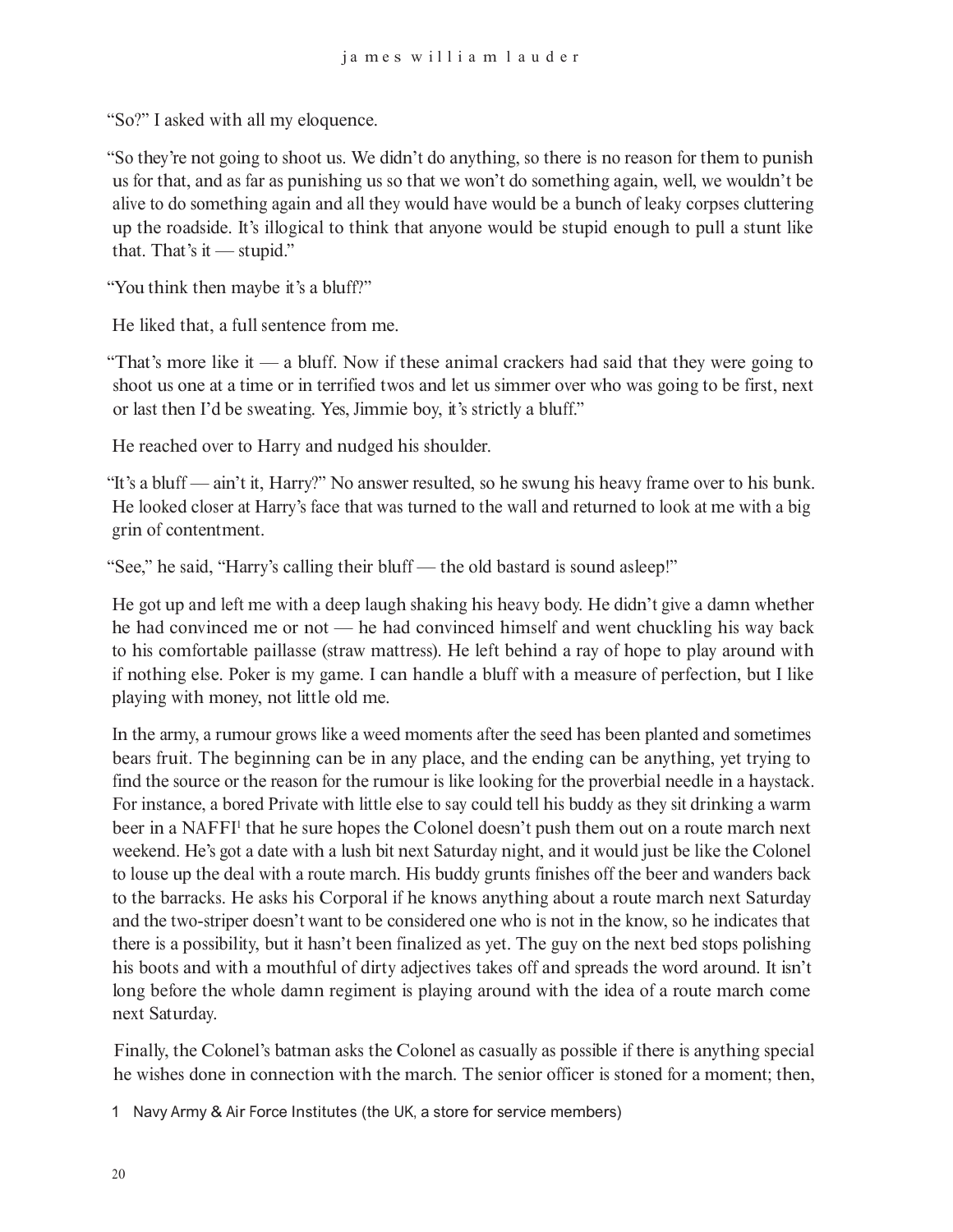after a short period of serious thinking, he concludes that it is about time that the outfit did wear out a bit of shoe leather. By god, we'll have a big one — march out on Saturday morning — sleep on the moor and march back Sunday. Bloody good idea — I better go see the adjutant...

Yes, rumours grow like weeds. Joe Land was limping towards me again with his pleasant grin wider than usual. He dropped himself onto my bed and spoke.

"See, I told you it was a lot of bull."

"Bull, what bull?" inquired Harry, rubbing the sleep out of his eyes.

"I told you they weren't going to shoot us."

"You didn't tell me nothing."

"I told Jimmy, dummy, you was pounding your pillow.

"What did you tell him that was so damn historic?"

"I just told him what I told you — they ain't going to shoot us."

"Big deal, I'm disappointed," answered Harry, unconvinced.

"Wait a minute," I cut in, "You got a new theory, some news or a dirty joke?"

Joe's eyes sparkled as he continued in his slow manner:

"Lemme tell you. Know that officer?"

"Yeah."

"And the two-hooked interpreter?"

"And the guards?"

"Yes, yes, yes. But f'Christ sake get on with the story!" I said, irritated with his aggravating habit of cliff-hanging with his tongue.

"Lemme tell you. About ten minutes after those fellows left the coach, they and the rest of the guards left the train. In fact, the whole company of squareheads that were guarding us was relieved and sent back to Rouen. A completely new company took over."

"Who told you this?" I said.

"That guy up by me who speaks German. He talked to the new guard, and he didn't say a word about the break. The squarehead just said that they had taken over for the rest of the trip."

"Could be a caper to put us off our mark," said Harry.

"I don't think so. I told Jim it was all a bluff."